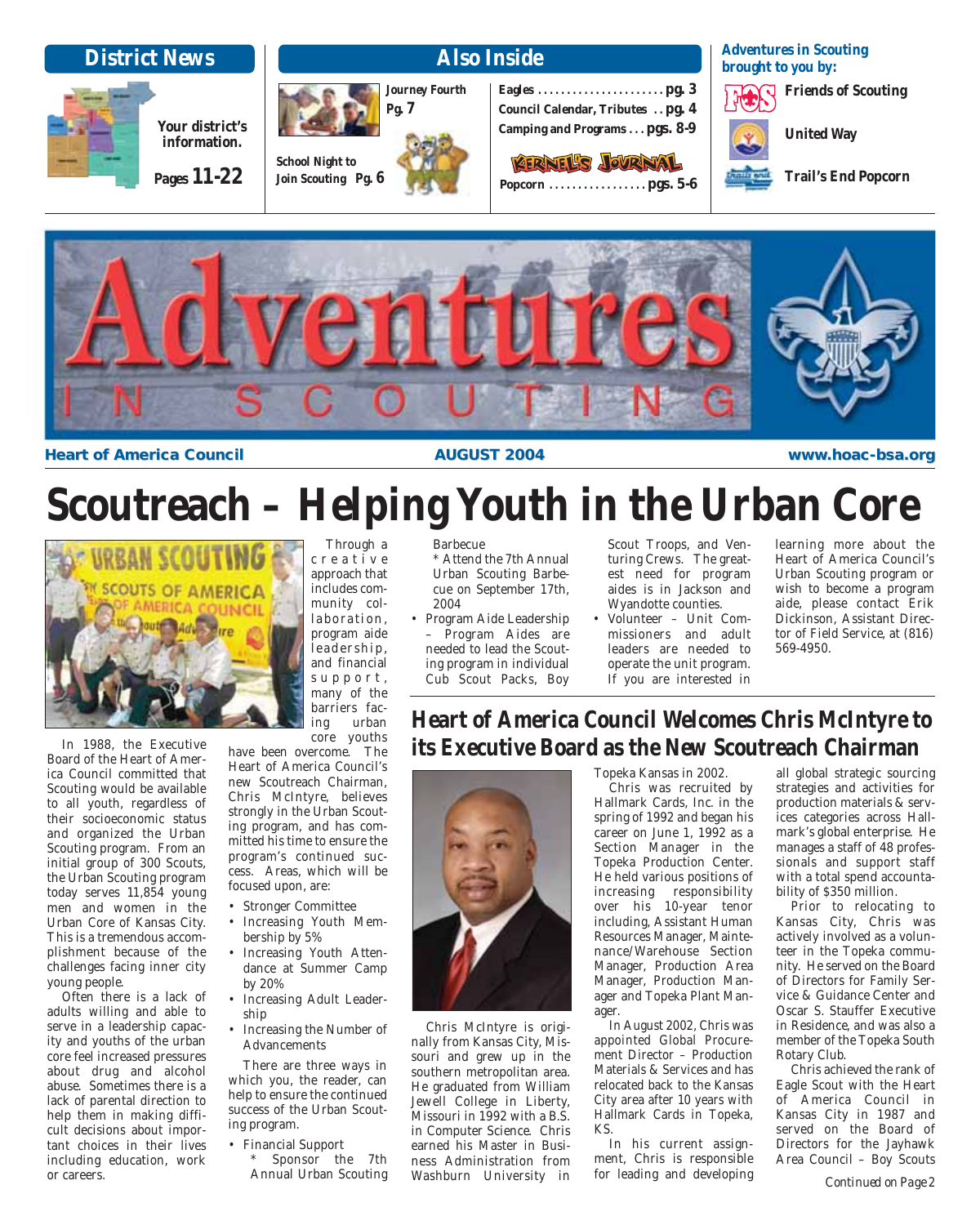#### *Continued from Page 1*

of America for 6 years. He chaired a committee that developed a Long-Range Strategic Plan for Urban Scouting in Topeka giving under-privileged and at-risk youth in the community the opportunity to benefit from Scouting. That strategic plan is actively in place and yielding results.

Chris was elected a 1999 Southern Christian Leadership Conference Black Achiever in Business and

Industry. He has previously volunteered at Highland Park Elementary School helping fifth grade students with educational studies and mentoring those in need. Chris has also participated in Black History Month activities in Topeka by speaking on the writings and teachings of Dr. Martin Luther King Jr.

He enjoys church activities, sports, and spending time with his parents and friends.



# 7th Annual 7th Annual Urban Scouting Barbeque Barbeque

**Friday, September 17th, 2004 11:00 a.m. until 1:30 p.m. Rain or Shine!**

**Where? Barney Allis Plaza** (located at the corner of 12th and Wyandotte in Downtown Kansas City, Missouri)



Come and enjoy a Kansas City Hamburger or Hotdog, baked beans, chips, and a soda while supporting the Urban Scouting program of the Heart of America Council.

To purchase additional tickets simply call the Boy Scout contact below. Tickets will be available the day of the event!

| You or your company | \$6.00 per ticket           |                       |  |
|---------------------|-----------------------------|-----------------------|--|
| can help support    | \$100 packet of 20 tickets  |                       |  |
| this great event by | Sponsorships are available: |                       |  |
| participating:      | \$5,000                     | <b>Platinum Level</b> |  |
|                     | \$2,500                     | <b>Gold Level</b>     |  |
|                     | \$1,000                     | <b>Silver Level</b>   |  |
|                     | \$500                       | <b>Bronze Level</b>   |  |
|                     |                             |                       |  |

**For more information or to purchase tickets:** contact Erik Dickinson, Urban Scouting Director at: Heart of America Council, Boy Scout of America 10210 Holmes Road Kansas City, MO 64131 (816) 942-9333

**Proceeds will benefit the youth of the Urban Scouting Program**

## **Chris McIntyre Scoutreach Program Aide Position Available**

#### **Position Concept:**

Give leadership to the development and maintenance of quality Scouting Programs located in or near at-risk urban or rural areas in accordance with the Heart of America Council's Scoutreach Mission Statement.

#### **Specific Responsibilities:**

1. Complete fast start training and specific leader training programs for your assigned area of responsibility. Training will include:

- Fast Start Training
- New Leader Essential
- Specific Leader Training
- Program Aide Orientation
- Commissioner College (Associate Degree)

2. Scout meetings will be conducted once a week for at least 1 hour. Ensure 32 weeks of weekly meetings or outings. Review existing weekly program planning materials and outlines from Program Helps booklet, Program Aide guidebook, etc. If needed, revise or develop additional weekly program plans to meet the needs of your scouts.

3. Under the direction of your staff leader, carry out weekly programs for each site assigned to you as the primary leader. (Your staff leader will determine Sites and specific programs.)

4. Provide a minimum of two (2) field trips or outings per year for each Scout unit, which you serve as leader.

- 5. Help identify and recruit parental involvement at each of your sites.
- 6. Wear the full Scouting uniform at all meetings and activities involving youth.
- 7. Attend other Scouting events & activities as assigned by your staff leader.

8. Execute a quality Scouting program at each site to ensure that every youth participant will earn a minimum of one rank advancement during the program year.

9. Along with your payroll time sheets, you are required to turn in attendance reports from meetings/outings for your assigned sites.

10. With the aid of your staff leader, complete the charter renewal paperwork on time for each of your units.

#### **Position Qualifications:**

- Must be at least 21 years of age
- Some experience working with young people
- Must own a working automobile with the adequate insurance coverage complying with the State of Missouri.
- Must register as a volunteer leader of the Boy Scout of America and subscribe to the Declaration of the principle and be willing to accept the principles of the BSA.

#### **Time Expectations:**

- Conduct a weekly Scout meeting at each location for at least one (1) hour. Number of hours worked will depend on number of sites assigned to you.
- Conduct at least two (2) trips/outings per school year per site location.

## **The Heart of America Council Welcomes New Scoutreach Committee Members.**

| <b>Gary Williams</b> | <b>Gary Maltbia</b>  | <b>Doug Spangler</b>   |
|----------------------|----------------------|------------------------|
| <b>Ken Bacchus</b>   | <b>James Jenkins</b> | <b>Quincy Williams</b> |
| Jim Bernard, Jr.     | <b>Louis O'Neal</b>  | <b>Dennis Cross</b>    |
| <b>Grace Boswell</b> | <b>Susan Rodgers</b> |                        |
| <b>Hale Lentz</b>    | <b>John Schatzel</b> |                        |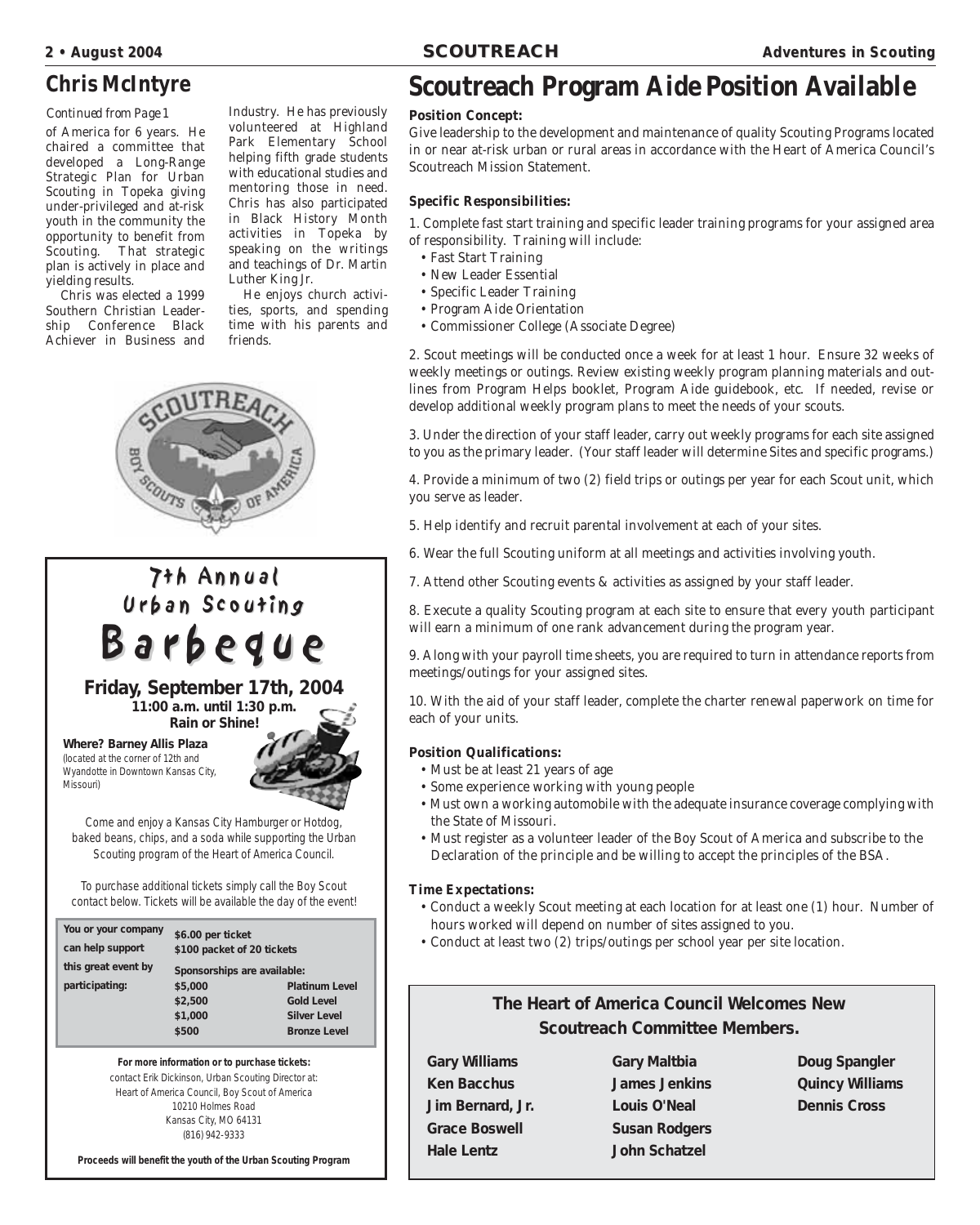**Eagles**

| <b>DISTRICT</b>                    | NAME                                                        |
|------------------------------------|-------------------------------------------------------------|
| <b>Blue Elk</b>                    | Paul Matthew Aubuchon                                       |
| <b>Blue Elk</b>                    | Leonardo Agricola Biscari                                   |
| <b>Blue Elk</b>                    | David Patrick Brayer                                        |
| <b>Blue Elk</b>                    | James Aaron Burgess                                         |
| <b>Blue Elk</b>                    | Matthew Adam Coe                                            |
| <b>Blue Elk</b>                    | Justin Richard Dennison                                     |
| <b>Blue Elk</b>                    | Dwight Douglas Fowler Jr.                                   |
| <b>Blue Elk</b><br><b>Blue Elk</b> | Dustin Kyle Gamble<br>Paul Michael Golden                   |
| <b>Blue Elk</b>                    | Spencer Garrett Haglund                                     |
| <b>Blue Elk</b>                    | Tyler Adam Handschin                                        |
| <b>Blue Elk</b>                    | Andrew James Hazelrigg                                      |
| <b>Blue Elk</b>                    | Ray Allen Isetts                                            |
| <b>Blue Elk</b>                    | Corey Magnussen Lee                                         |
| <b>Blue Elk</b>                    | Malachi Benjamin Lewis                                      |
| <b>Blue Elk</b>                    | Jacob Aaron Lutes                                           |
| <b>Blue Elk</b>                    | Alexander Preston Marshall                                  |
| <b>Blue Elk</b><br><b>Blue Elk</b> | Michael David McCune                                        |
| <b>Blue Elk</b>                    | <b>Stephen Andrew Miller</b><br><b>Carlton David Probst</b> |
| <b>Blue Elk</b>                    | <b>Austin James Roberts</b>                                 |
| <b>Blue Elk</b>                    | Jaren Lee Rodier                                            |
| <b>Blue Elk</b>                    | Andrew Jeriz Sheldon                                        |
| <b>Blue Elk</b>                    | Michael Anthony Smith                                       |
| <b>Blue Elk</b>                    | <b>Adam Randal Switzer</b>                                  |
| <b>Blue Elk</b>                    | Seger Michael Thompson                                      |
| <b>Blue Elk</b>                    | John Robert Topi                                            |
| <b>Blue Elk</b>                    | Matthew Aaron Topi                                          |
| <b>Blue Elk</b><br><b>Blue Elk</b> | Jonathan Thomas Tyc<br>Paul Ronald Westfall                 |
| <b>Blue Elk</b>                    | Jeffrey Alan Whited                                         |
| <b>Big Muddy</b>                   | Aaron Michael Hall                                          |
| <b>Big Muddy</b>                   | Anthony Wayne Myers                                         |
| <b>Big Muddy</b>                   | Austin Charles Stephenson                                   |
| Kaw                                | <b>Austin Michael Ascura</b>                                |
| Kaw                                | Alexander Daniel Brown                                      |
| Kaw                                | Zachary Andrew Burke                                        |
| Kaw                                | <b>Curtis Devon Collins</b>                                 |
| Kaw<br>Kaw                         | Corey Donovan Collins<br>Lynn James Boswell Darley          |
| Kaw                                | Tanner Ross Haderlie                                        |
| Kaw                                | Robert Adam Jaccard                                         |
| Kaw                                | Gabriel Leon Lawrence                                       |
| Kaw                                | Clinton Daniel Lee Claude Lopez                             |
| Kaw                                | Andrew Jared McKee                                          |
| Kaw                                | <b>Andrew Patrick Michaels</b>                              |
| Kaw                                | Nathanael David Smith                                       |
| Kaw<br>Kaw                         | William Donobain Taylor Jr.<br>Randall Jay Zimmerman Jr.    |
| Lone Bear                          | William Gavin Ketchen                                       |
| Lone Bear                          | Eric Eugene Osner                                           |
| North Star                         | Andrew Arthur Bibb                                          |
| North Star                         | Samuel Aaron Brandt                                         |
| North Star                         | <b>Andrew Robert Buck</b>                                   |
| North Star                         | Patrick Alan Burkett                                        |
| North Star                         | Jacob Louis Carson                                          |
| North Star                         | Adam Joseph Cash                                            |
| North Star<br>North Star           | Michael Vester Cates<br>Eric Michael Cheney                 |
| North Star                         | <b>Andrew Paul Christensen</b>                              |
| North Star                         | <b>Cameron Harris Crabtree</b>                              |
| North Star                         | Kevin Patrick Daniels                                       |
| North Star                         | Brody Keith DeWeese                                         |
| North Star                         | Eric Logan Ellsworth                                        |
| North Star                         | William Benjamen Ellsworth                                  |
| North Star                         | Shawn Michael Groves                                        |
| North Star                         | Brian Wayne Hale                                            |
| North Star<br>North Star           | Kyle Austin Hendricks<br>Robert Daniel Hill                 |
| North Star                         | David John Hite                                             |

| <b>DISTRICT</b>         | <b>NAME</b>                   |
|-------------------------|-------------------------------|
| North Star              | Cory Michael Hogan            |
| North Star              |                               |
|                         | Jacob Kelly Holder            |
| North Star              | <b>Brennan Michael Huffer</b> |
| North Star              | David Keith Keplinger         |
| North Star              | Andrew William Krenkel        |
| North Star              | <b>Brent Patrick Lobdell</b>  |
| North Star              | Todd Henry Dean Meier         |
| North Star              | Jeremy Joseph Montag          |
|                         |                               |
| North Star              | Justin Lee Myers              |
| North Star              | Benjamin David Nordhu         |
| North Star              | Alan Douglas Poehlman         |
| North Star              | Justin Edward Riley           |
| North Star              | Jared Paul Saleski            |
| North Star              | Jesse Levi Silvey             |
| North Star              | David Wayne Skinner           |
| North Star              | Jacob Preston Staves          |
|                         |                               |
| North Star              | Andrew Joseph Thursto         |
| Northern Tier           | Corey Roth Anderson           |
| Northern Tier           | James Michael Anderso         |
| Northern Tier           | Andrew McIntyre Carlso        |
| Northern Tier           | Ryan Fitzpatrick Downe        |
| Northern Tier           | Jacob Aaron Dvorak            |
| Northern Tier           | Zachary Jay Egan              |
| Northern Tier           | Matthew Tyler Hoover          |
| Northern Tier           | Mark Casimir Komosa           |
|                         |                               |
| Northern Tier           | Daniel Edward Krumme          |
| Northern Tier           | Andrew Lowell Langdon         |
| Northern Tier           | Kyle David Lanham             |
| Northern Tier           | Eric Thomas Leftwich          |
| Northern Tier           | Sean David Mascal             |
| Northern Tier           | Thomas Joseph McGov           |
| Northern Tier           | Andrew Robert McGowa          |
| Northern Tier           | Nicholas Paul Mourlam         |
| Northern Tier           |                               |
| Northern Tier           | Devin Crew Naylor             |
|                         | Timothy Michael O'Hare        |
| Northern Tier           | Zachariah Thielen Ostm        |
| Northern Tier           | Derik Alan Sams               |
| Northern Tier           | Andrew Christopher Spr        |
| Northern Tier           | <b>Bradley Joeseph Stever</b> |
| Northern Tier           | Adam Burge Watson             |
| Northern Tier           | Joseph Craig Williams         |
| Northern Tier           | Morgan Leroy Willnauer        |
| Northern Tier           | Douglas Andrew Woy            |
| Pelathe                 | Joshua Thomas Arnold          |
|                         |                               |
| Pelathe                 | Justin Waynewright Dea        |
| Pelathe                 | <b>Bryant Michael Denning</b> |
| Pelathe                 | <b>Tyler Paul Gill</b>        |
| Pelathe                 | Philip Austin Gilreath        |
| Pelathe                 | Mason Lee McCurdy             |
| Pelathe                 | Mark Adam Westgate            |
| Pelathe                 | Brian Thomas Workman          |
| <b>Pioneer Trails</b>   | Tristan Toran Bradley Co      |
| Pioneer Trails          | Christopher Clarion Fale      |
| Pioneer Trails          | <b>Patrick Gerard Muller</b>  |
|                         |                               |
| Pioneer Trails          | Robert Bernard Murphy         |
| <b>Pioneer Trails</b>   | Joseph Frances Neenar         |
| <b>Pioneer Trails</b>   | Andrew Joseph Pederse         |
| <b>Pioneer Trails</b>   | Matthew Mark Switzer          |
| <b>Pioneer Trails</b>   | James Timothy VanDyke         |
| <b>Pioneer Trails</b>   | <b>Steven Price Woods</b>     |
| <b>Red-Trailed Hawk</b> | Matthew Johnnie Benne         |
| Red-Trailed Hawk        | David Colman Borgerdir        |
| <b>Red-Trailed Hawk</b> | Timothy Westcott Bridge       |
| <b>Red-Trailed Hawk</b> |                               |
|                         | Patrick Anthony Camac         |
| Red-Trailed Hawk        | Thomas Joseph Carmor          |
| Red-Trailed Hawk        | Joel Andrew Cochran           |
| Red-Trailed Hawk        | Jordan Nathaniel Dykes        |
| Red-Trailed Hawk        | Cory Scot Ellis               |
| Red-Trailed Hawk        | Jonathan Patrick Heinic       |
| <b>Red-Trailed Hawk</b> | David Michael Hetro           |
| <b>Red-Trailed Hawk</b> | Daniel Bryant Holmes          |
| Red-Trailed Hawk        | Joshua David Hughes           |
| Red-Trailed Hawk        | Joseph Ashton King            |
| Red-Trailed Hawk        | Kyle Robert Kurtz             |
|                         |                               |

**DISTRICT NAME DISTRICT NAME** Hogan hael Huffer eplinger Lobdell oh Montague id Nordhues Poehlman d Riley aleski Ivey Skinner n Staves ph Thurston nderson el Anderson tyre Carlson ick Downey Dvorak igan Hoover Komosa d Krumme II Langdon nham Leftwich 1ascal ph McGowan rt McGowan Mourlam laylor ael O'Hare elen Ostmeyer topher Springer eph Stevens Watson Williams Willnauer ew Woy as Arnold wright Deaver el Denning Gilreath cCurdy Vestgate Workman Bradley Conway Clarion Fales d Muller rd Murphy es Neenan ph Pedersen k Switzer ny VanDyke Woods nnie Bennett **Borgerding** tcott Bridges ny Camacho ph Carmody .<br>Cochran niel Dykes rick Heinicke **Hetro** Holmes n King

| <b>DISTRICT</b>                                    | NAME                                                 |
|----------------------------------------------------|------------------------------------------------------|
| Red-Trailed Hawk                                   | John Michael Pittman Jr.                             |
| <b>Red-Trailed Hawk</b>                            | Andrew Jonathan Slater                               |
| <b>Red-Trailed Hawk</b>                            | Joshua Quay Slocum                                   |
| <b>Red-Trailed Hawk</b>                            | James Lorenzo Sweeney                                |
| <b>Red-Trailed Hawk</b>                            | Ryan Brent Thomas                                    |
| <b>Red-Trailed Hawk</b><br><b>Red-Trailed Hawk</b> | John Wright Tyrrell<br><b>Anders Peter Wilkin</b>    |
| Thunderbird                                        | Chad Jacob Ayres                                     |
| Thunderbird                                        | John Mason Baalman                                   |
| Thunderbird                                        | Michael Christopher Beardslee                        |
| Thunderbird                                        | Tyler Alexander Becvar                               |
| Thunderbird                                        | Justin Joseph Bowen                                  |
| Thunderbird                                        | Zachariah Edward Burmaster                           |
| Thunderbird<br>Thunderbird                         | Christopher Paul Campbell<br>Jamison Micahel Cochran |
| Thunderbird                                        | James Earl Coop                                      |
| Thunderbird                                        | Johnathan Rice Cross                                 |
| Thunderbird                                        | Michael Anthony Davidson                             |
| Thunderbird                                        | <b>James Hamilton Davis</b>                          |
| Thunderbird                                        | <b>Brett Duane Dunlap</b>                            |
| Thunderbird                                        | Adam Steven Edmonsond                                |
| Thunderbird                                        | Samuel Joseph Endicott                               |
| Thunderbird<br>Thunderbird                         | Kevin Daniel Frojd<br><b>Brian Eric Grace Jr</b>     |
| Thunderbird                                        | Joshua Lewis Hignight                                |
| Thunderbird                                        | Jacob Nathaniel Hodges                               |
| Thunderbird                                        | Andrew Louis Huffman                                 |
| Thunderbird                                        | Cody Robert Krug                                     |
| Thunderbird                                        | Adam Jeffrey May                                     |
| Thunderbird                                        | Donald Lee McConville Jr                             |
| Thunderbird                                        | Justin Michael McLaughlin                            |
| Thunderbird                                        | <b>Blake Andrew Miller</b>                           |
| Thunderbird<br>Thunderbird                         | Dustin Wayne Reynolds<br>James William Reynolds      |
| Thunderbird                                        | Kevin Christopher Sage                               |
| Thunderbird                                        | Christopher James Sembower                           |
| Thunderbird                                        | Cody Eugene Sturgeon                                 |
| Thunderbird                                        | Wilfred Allen Tomlin IV                              |
| Thunderbird                                        | Christopher Aaron Walker                             |
| Thunderbird                                        | William Edward Zibers                                |
| Trailhead<br>Trailhead                             | Nicholas Erik Bjornson<br><b>Brett Daniel Coupe</b>  |
| Trailhead                                          | David McGregor Curtin                                |
| <b>Trailhead</b>                                   | <b>Matthew Kirk DeCelle</b>                          |
| Trailhead                                          | Jonathan David Dyson                                 |
| Trailhead                                          | Colin Michael Fogarty                                |
| Trailhead                                          | Patrick Ryan Gilligan                                |
| Trailhead                                          | Michael Dean Hawkins                                 |
| Trailhead                                          | <b>Tavlor Grant Hovt</b>                             |
| Trailhead<br>Trailhead                             | Benjamin Scott Johnson<br>Kameron Scott Kavanaugh    |
| Trailhead                                          | <b>Matthew Thomas Kolins</b>                         |
| Trailhead                                          | <b>Evan Patrick Michaels</b>                         |
| Trailhead                                          | <b>Brent William Neihart</b>                         |
| Trailhead                                          | Andrew Gordon Thompson                               |
| Trailhead                                          | George Haworth Watson III                            |
| Trailhead                                          | William Joseph Webster                               |
| Trailhead                                          | Robert Marne Zahner                                  |
| Trailhead<br><b>Twin Rivers</b>                    | Samuel Max Zollicker<br>George Alan Bazin            |
| <b>Twin Rivers</b>                                 | Andrew Michael Humm                                  |
| <b>Twin Rivers</b>                                 | <b>Matthew Steven Kester</b>                         |
| <b>Twin Rivers</b>                                 | Timothy Wyatt Leitnaker                              |
| <b>Twin Rivers</b>                                 | <b>Clark Giles Rogers</b>                            |
| <b>Twin Rivers</b>                                 | Matthew Jacob Warner                                 |
| <b>Trails West</b>                                 | Bryce David Blankenship                              |
| <b>Trails West</b>                                 | Joseph Robert Carey                                  |
| <b>Trails West</b><br><b>Trails West</b>           | <b>Jared Lee Carter</b><br>Marcus Daniel Kautz       |
| <b>Trails West</b>                                 | Stephen Taylor Kraus                                 |
| <b>Trails West</b>                                 | Zachary Alan Loes                                    |
| <b>Trails West</b>                                 | David Andrew Pfortmiller                             |
| <b>Trails West</b>                                 | Chadwick Scott Remy                                  |
|                                                    |                                                      |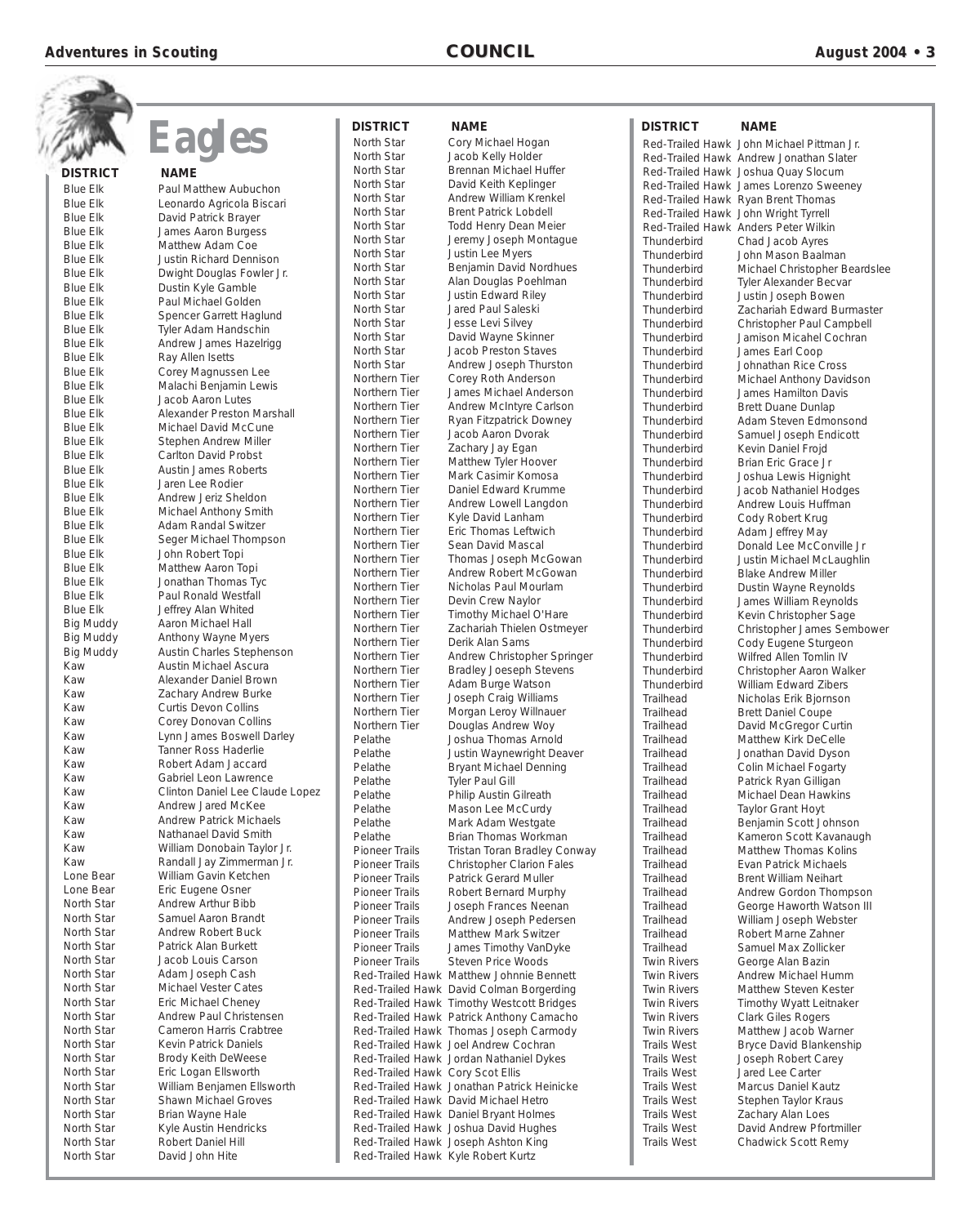## **TRIBUTES**

#### **IN MEMORY OF:**

#### **Arland Beltz** Elva Beltz

Donald and Shirley Williams William and Joyce Donovan Charles and Carmella Griggs Richard and Eleanor Beltz Doris Tompkins Robert and Jan Dunning L. B. Hotchkin Donald and Betty Gardner Earl and Mary Reed James and Carolyn Richardson Glenna Osborn **James A. Knueppel** Robert Berlin Merrilee Hoyt Batty Robert and Doris Kurth Robert and Linda Knueppel Mark and Margaret Weedin Sharon Weedin Dean and Helen Soder Michael and Cynthia Peebles Gerald and Karen Combs Ray and Sandra Seidelman Marlene Winkler Hamp Dupuis Redi-Mix Concrete, Inc. **John Olson** Mike and Sonja Galanis Jason and Erin Briggs and Family Elizabeth Galanis Cary Levine Louise Dillon Charles and Betty Garper Duane and Jan Casner Marvin and Kathryn Casner **Robert Gorham** Kurtis Blocher Greg and Tammy Johnson Steven Johnson Roy Wyman Marion and Bonnie Hale **W. Rod Dixon** F. William and Judith Lewis Mr. And Mrs. Allen Hague **Nadine Hayes** Jeffrey and Jill Cook Patricia Sterbenz Daniel and Virgina Wheatcroft Fairmount Christian Church/ Christian Crusaders Class Ray and Sandra Seidelman John and Marilyn Meek Archer Daniels Midland Company

**Charles Poe** Clinton and Melba Springgate Everett and Ina Bechtel Curtis and Lillian Smith Michael and Ramona Roberts Larry and Susan Bechtel Liliana Poe Burnie and Mary Cooper Carol Hatcher Marjorie Stevens Alvin Bentlage Elva Beltz William and Jewell Monson **Arthur Dean Clegg** Mary Camille Davis Logan and Associates Hayes Insulation Company Judy Roberts David and Vicki Meek Couchman Construction Inc. John and Mary Jane Adams Linda Carslake Sarah Johannes Conrad and Ginger Elson John and Heather Simmons Alan and Maureen Corbett Steven and Melinda Heutinck Ira and Patricia Stein Donald and Ruth Van Fosson Dale and Carol McCaslin **Sherry Bradley** Melvin and Nancy McRoy Jack and Nona Martin **Kenneth Stowell** Bill and Nancy Moffett **Mabel Smith** Bill Vandenberg, Sr. **Pearle Davis** Michael, Gayle, Lara and Nick Zuk **Tom Crow** Boy Scout Troop 145 **Richard Salman** Linda Salman

#### **IN HONOR OF:**

**James J. Terry, Jr.** David and Joann Harper **Paul Nickell** Kathleen DeLeve **Christopher Chaffin** Kathleen DeLeve **Robert A. Ramseyer** Rob, Ann Ramseyer and Family

#### **– Kernel's Journal – Special Edition Patch!**

**Sell \$1,000 and receive the: Heart of America Council Popcorn Extraordinaire Patch**



Fill out the Trail's End \$1,000 seller form and turn it in with your popcorn paperwork on November 8th (Pelathe – December 6th). For every \$1,000 in sales, receive a \$1,000 segment to place around the patch. The patch and segment(s) will be mailed to you within a fourteen-day period from the time we receive the Trail's End form.

## **COUNCIL Calendar**

#### **August**

| 1  | TN Webelos Camp 9, 12:00<br>p.m.          | 25       |
|----|-------------------------------------------|----------|
| 2  | Rotary Camp, 8:00 a.m.                    |          |
| 3  | HRB Session 6, 1:00 p.m.                  | 25       |
| 4  | CS Day Camp Staff Meet-<br>ing, 7:00 p.m. | 28       |
| 4  | MOS She She Be, 1:00 p.m.                 | 28       |
| 5  | TN Webelos Camp 10,<br>12:00 p.m.         |          |
| 6  | MOS Call/Orientation, 7:00<br>a.m.        | 1        |
| 6  | MOS Tribal Council, 8:30<br>a.m.          | 8        |
| 6  | MOS Call Night, 8:00 p.m.                 | 8        |
| 8  | TN Webelos Camp 11,<br>12:00 p.m.         | 10       |
| 8  | MOS Warrior, 8:00 p.m.                    |          |
| 9  | MOS Call/Orientation, 7:00<br>a.m.        | 11<br>11 |
| 10 | MOS Tribal Council, 8:30<br>a.m.          | 14       |
| 10 | MOS Brave, 8:00 p.m.                      |          |
| 10 | Exec Committee Meeting,<br>12:00 p.m.     | 18<br>18 |
| 11 | Pow Wow Staff, 7:00 p.m.                  | 18       |
| 12 | TN Webelos Camp 12,<br>12:00 p.m.         | 21       |
| 13 | Venture Camp, 6:00 p.m.                   |          |
| 18 | Council Training Meeting,<br>7:00 p.m.    | 23<br>25 |

**19** OA LEC Meeting, 7:00 p.m.

Council, 7:30 p.m. **25** COPE Staff Meeting, 7:00 p.m. **25** Advance Committee Meeting, 7:00 p.m. **28** Powder Horn Training - Deposit, 1:00 p.m. Powder Horn Training - Final Payment, 1:00 p.m. **September**

**24** Commissioner Meeting-

- **1** CS Day Camp Staff Meeting, 7:00 p.m.
- **8** Pow Wow Staff, 7:00 p.m. **8** Camp Committee Meeting, 7:00 p.m.
- **10** COPE DIRECTOR TRAIN-
- ING, 8:00 a.m. Bartle Work Day, 7:00 a.m.
- **11** OA Fall Fellowship, 8:00 a.m.
- Exec Board Meeting, 12:00 p.m.
- **18** Climbing Program, 8:00 a.m.
- **18** COPE Weekend, 8:00 a.m. **18** Comm. Luncheon, 12:00
- p.m. **21** Naish Cmpmstr Dinner, 6:00 p.m.
- **23** OA LEC Meeting, 7:00 p.m.
- **25** Bartle Work Day, 7:00 a.m.
- **25** COPE Weekend, 8:00 a.m.
- **25** Climbing Progarm, 8:00 a.m.

## **– Kernel's Journal – 2004 Mystery House Program**



The Trail's End Popcorn Sale is going on September 18th through November 7th. To make things more exciting for all Scouts selling popcorn across the area, prize certificates are being placed in "Mystery Homes" throughout the Heart of America Council. A Scout that approaches one of the selected homes and asks them to purchase some Trail's End popcorn is awarded a special prize. The "Mystery House" owner will give the Scout a certificate, which he will then bring to Lori Gooding at the Council Service Center. At that time, the Scout will receive his "Mystery House" prize. This added feature will make the sale fun for the boys and increase the number of homes visited by your Scouts.

Heart of America Council, 10210 Holmes Road, Kansas City, MO 64131

(816) 942-9333, (800) 776-1110, (816) 942-8086 fax Questions should be directed to Lori Gooding, Finance Director, extension 154 or lgooding@bsamail.org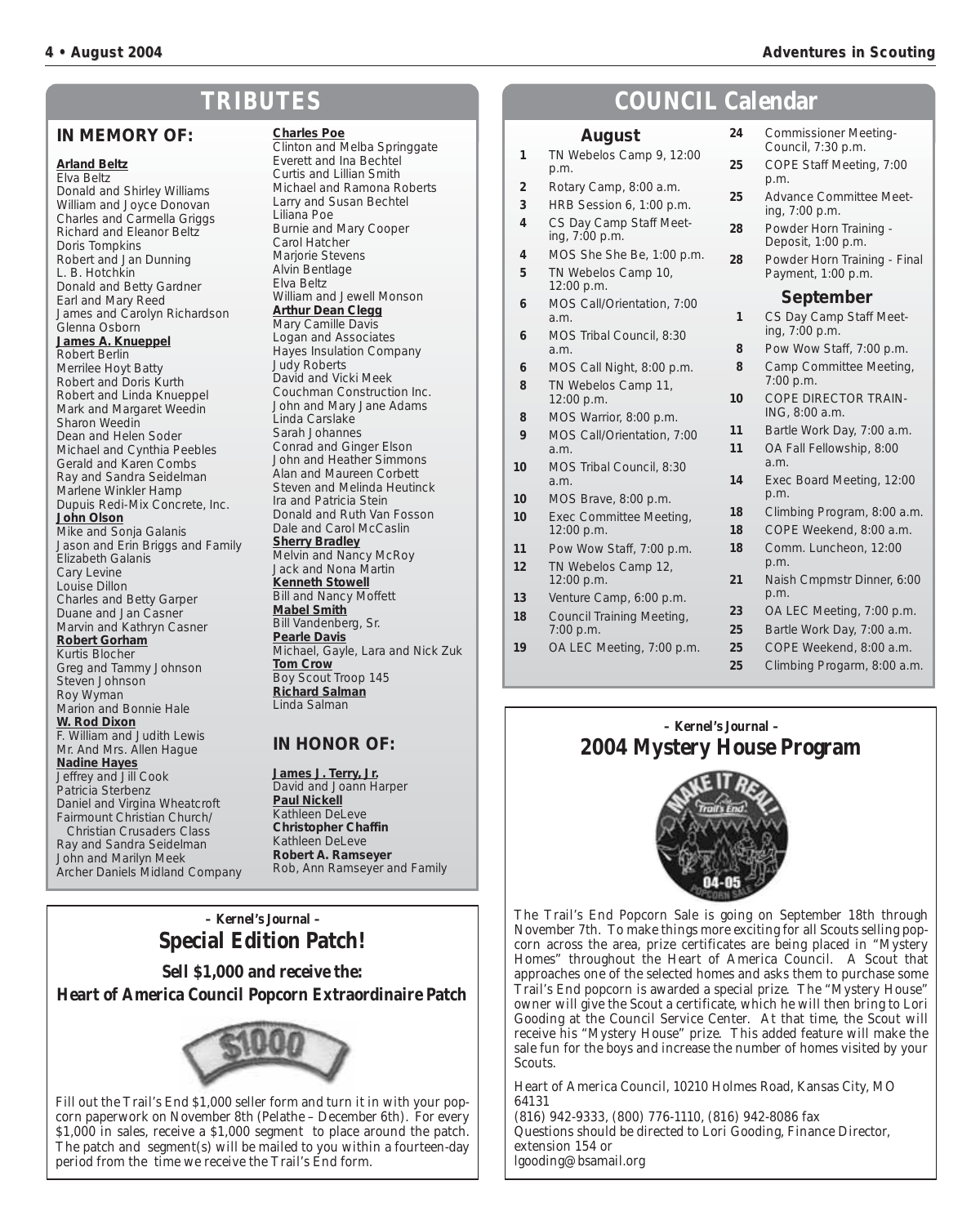

#### **Dear Unit Leader,**

The Trail's End popcorn sale has been organized to provide your unit with a single fundraiser that is easy and effective. For your convenience, there will be a number of trainings held throughout the month of Agust to prepare you for the 2004 Popcorn sale beginning on September 18th. You can pick any of the listed trainings to attend. You do not have to attend the training in your district. Here are highlights of the popcorn training.

- **New Timeline** Show N Sell and the Take Order sale will begin at the same time.
- **Show N Deliver** Make that immediate sale.
- **Mystery House Program** Scouts can have fun while selling popcorn. Sell to a customer within the Mystery House program and receive a prize.
- **\$1,000 Incentive Patch Program** every Scout who sells \$1,000 or more will receive an additional recognition patch from the Heart of America Council.

Come out to one of the scheduled popcorn trainings to hear about all the fun and excitement the 2004 popcorn sale will offer. Sign your unit up now to participate in the 2004 popcorn sale by filling out the commitment form below.

#### **2004 Important Dates to Remember**

#### **All Districts Except Pelathe**

- Show N Sell Orders Due Tuesday, September 7th, 2004
- Show N Sell Distribution Friday, September 17th, 2004, 3:00 to 6:00 p.m. & Saturday, September 18th, 2004, 8:00 a.m. to 1:00 p.m. – Seaton Van Lines, Olathe, Kansas
- Popcorn Sale Starts Saturday, September 18th, 2004
- Popcorn Sale Ends Sunday, November 7th, 2004
- Final Orders Due to Council Monday, November 8th, 2004 Orders must include: a copy of your Unit Master Record, Unit Order and Settlement Form, Prize Order Form, \$1,000 Prize Program Form, and Scholarship Program Form. If you order popcorn and prizes on line, please fax your Unit Roster, \$1,000 Prize Form, and Scholarship Form to the council service center. The fax number is (816) 942-8086.
- Final Popcorn Distribution Friday, November 19th, 2004, 3:00 to 6:00 p.m. and Saturday, November 20th, 2004, 8:00 a.m. to 1:00 p.m.
- Popcorn Payment Due Monday, January 3rd, 2005

#### **Pelathe District**

- Show N Sell Orders Due Tuesday, September 7th, 2004
- Show N Sell Distribution Friday, September 17th, 2004, 3:00 to 6:00 p.m. and Saturday, September 18th, 2004, 8:00 a.m. to 1:00 p.m – Seaton Van Lines, Olathe, Kansas
- Popcorn Sale Starts Monday, November 1st, 2004
- Popcorn Sale Ends Wednesday, December 1st, 2004
- Final Orders Due to Council Monday, December 6th, 2004
- Final Popcorn Distribution Saturday, December 18th, 2004
- Popcorn Payment Due Friday, January 7th, 2005

#### **Unsold Popcorn**

All unsold popcorn (from Show N Sell or Show N Deliver) should be returned to the Final Popcorn Distribution location on November 19 or 20 (all Districts except Pelathe) or on December 18 (Pelathe District). Utilize the Unit Order and Settlement Form to total the amount of popcorn that will be returned. However, note the following:

- Deadline for unsold popcorn returns (all Districts except Pelathe) Friday, December 10, 2004
- Deadline for unsold popcorn returns (Pelathe District) Friday, December 31st, 2004

All unsold popcorn should be returned to the Final Popcorn Distribution location. After the deadlines for returning unsold popcorn have passed, the Council will not accept these returns and the unit will be responsible for paying for the popcorn.

#### **Popcorn Training 2004 Timeline**

| Tuesday     | August 3rd, 2004<br>Council Service Center<br>10210 Holmes Rd., Kansas City, MO                                                                            | <b>Early Bird Popcorn Training</b><br>7:00 to 8:30 p.m.                                               |
|-------------|------------------------------------------------------------------------------------------------------------------------------------------------------------|-------------------------------------------------------------------------------------------------------|
| Thursday    | August 5th, 2004<br><b>Greely City Park</b>                                                                                                                | <b>Twin Rivers</b><br>5:30 to 7:00 p.m.                                                               |
| Tuesday     | August 10th 2004<br>Asbury United Methodist Church                                                                                                         | <b>Northern Tier</b><br>7:00 to 8:30 p.m.                                                             |
| Wednesday   | August 11th, 2004<br>Beacon Heights Community of<br>Christ Church                                                                                          | <b>Blue Elk</b><br>7:00 to 8:30 p.m.<br>19400 Holke Rd., Independence (just east of 23rd and hwy 291) |
| Thursday    | August 12th, 2004<br>Location to be Determined                                                                                                             | <b>Big Muddy</b><br>7:00 to 8:30 p.m.                                                                 |
| Tuesday     | August 17th, 2004<br>Edwardsville Community Center<br>6996 S. 3rd Street, Edwardsville, KS                                                                 | Kaw<br>7:00 to 8:30 p.m.                                                                              |
| Wednesday   | August 18th, 2004<br>Location to be Determined                                                                                                             | <b>Lone Bear</b><br>7:00 to 8:30 p.m.                                                                 |
| Thursday    | August 19th, 2004<br>St. Lukes Presbyterian Church<br>4301 NE Vivion Rd., Kansas City, MO                                                                  | <b>North Star</b><br>7:00 to 8:30 p.m.                                                                |
| Monday      | August 23rd, 2004<br>Council Service Center<br>10210 Holmes Rd., Kansas City, MO                                                                           | Trailhead/Trails West/<br><b>Red-Tailed Hawk</b><br>$7:00 - 8:30$ p.m.                                |
| Thursday    | August 26th, 2004<br><b>Council Service Center</b><br>10210 Holmes Rd., Kansas City, MO                                                                    | <b>Pioneer Trails/Thunderbird</b><br>$7:00 - 8:30$ p.m.                                               |
| Tuesday     | August 31st, 2004<br>Holcom Park Recreation Center<br>Multipurpose Room, 27th and Lawrence Ave.                                                            | <b>Pelathe Training</b><br>7:00 to 8:30 p.m.                                                          |
| Friday      | November 5th, 2004<br><b>Council Service Center</b><br>10210 Holmes Rd., Kansas City, MO                                                                   | <b>Paperwork Workshop</b><br>$7:00 - 8:00$ p.m.                                                       |
| Monday      | November 29th, 2004<br>Location to be Determined                                                                                                           | <b>Pelathe Paperwork Workshop</b><br>$7:00 - 8:00$ p.m.                                               |
|             | . <u>.</u> .<br>2004 Trail's End Popcorn Sale Commitment Form<br>Unit: $\Box$ Pack $\Box$ Troop $\Box$ Crew $\Box$ Post Unit #: __________________________ |                                                                                                       |
| Unit leader |                                                                                                                                                            |                                                                                                       |
|             |                                                                                                                                                            |                                                                                                       |
|             |                                                                                                                                                            |                                                                                                       |
|             |                                                                                                                                                            |                                                                                                       |
|             |                                                                                                                                                            |                                                                                                       |
|             | □ We are participating in Show-N-Sell/Show-N-Deliver.                                                                                                      |                                                                                                       |
|             | I am a Popcorn Kernel for the first time.                                                                                                                  |                                                                                                       |
|             | Please return to:<br>Heart of America Council - Attention Lori Gooding<br>10210 Holmes Rd., Kansas City, MO 64131                                          |                                                                                                       |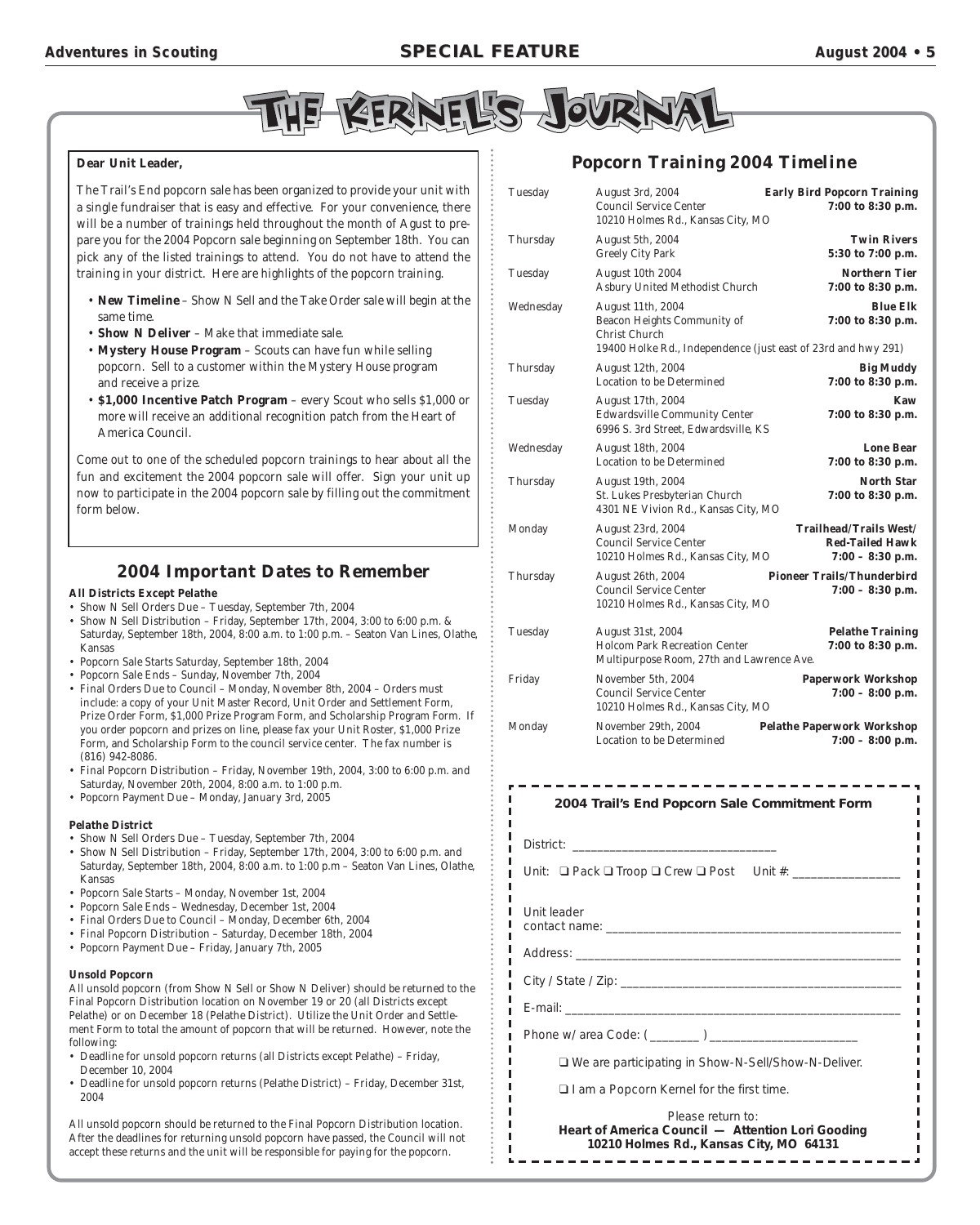# **2004 School Night to Join Scouting Join the Fun! Join the Scouts!**



As school begins, it is time once again to prepare for your unit's fall recruiting program. The 2004 School Night to Join Scouting program promises to be one of the most comprehensive recruiting efforts you'll be part of. The first step in this plan is for all Cub Scout Packs to be represented at their district's School Night to Join Scouting Orientation. At this meeting you will receive all of the information necessary for you to run your unit's School Night program. Please make note that most of the district orientations have already happened.

| Big Muddy:          | August 3, 7:30 p.m., Lexington United Methodist Church                                                                                                                    |
|---------------------|---------------------------------------------------------------------------------------------------------------------------------------------------------------------------|
| <b>Blue Elk</b>     | *July 29, 7:30 p.m., Liberty Street Community of Christ Church                                                                                                            |
| Blue Elk:           | August 3, 7:30 p.m., St. John LaLande Catholic Church                                                                                                                     |
| Kaw:                | August 10, 7:00 p.m., St. Martin Lutheran Church                                                                                                                          |
| Lone Bear:          | August 3, 6:30 p.m., Clinton Scout Center                                                                                                                                 |
| North Star:         | August 4, 7:00 p.m., Pine Ridge Presbyterian Church<br>August 11, 7:00 p.m., North Cross United Methodist Church<br>August 18, 7:00 p.m., Liberty United Methodist Church |
| Northern Tier:      | * July 29, 7:00 p.m., St. Joseph Church                                                                                                                                   |
| Pelathe:            | * July 20, 6:30 p.m., First Baptist Church                                                                                                                                |
| Pioneer Trails:     | August 10, 6:30 p.m., H.J.'s Activity Building                                                                                                                            |
| Red-Tailed Hawk:    | August 7, 9:00 a.m., Aldersgate United Methodist                                                                                                                          |
| Thunderbird:        | August 3, 7:30 p.m., Hickman Mills High School                                                                                                                            |
| Trailhead:          | *July 27, 7:00 p.m., Christ Episcopal Church                                                                                                                              |
| Trails West:        | * July 20, 7:00 p.m., Center of Grace                                                                                                                                     |
| <b>Twin Rivers:</b> | August 10, 7:00 p.m., Ottawa United Methodist Church                                                                                                                      |
| <b>Twin Rivers:</b> | August 11, 7:00 p.m., Paola United Methodist Church                                                                                                                       |

\* If you missed your district's orientation, contact your district executive to receive information about your unit's school night.

Many of us became involved in Scouting as a result of a School Night or Fall Roundup program. We need to keep in mind one thing…it is because of the leaders when you joined, that every boy should have the chance to experience Scouting, that we are here now. It's now our turn to make sure that we offer the same invitation to new boys and their parents.

|                                                                                                                                                                                                                               | District: ______________ Number of flyers needed: _________                                                                   |
|-------------------------------------------------------------------------------------------------------------------------------------------------------------------------------------------------------------------------------|-------------------------------------------------------------------------------------------------------------------------------|
|                                                                                                                                                                                                                               | Date needed: ________________ (Allow two weeks for printing)                                                                  |
| Unit School Night Contact:                                                                                                                                                                                                    |                                                                                                                               |
|                                                                                                                                                                                                                               |                                                                                                                               |
|                                                                                                                                                                                                                               |                                                                                                                               |
|                                                                                                                                                                                                                               |                                                                                                                               |
|                                                                                                                                                                                                                               | Date for Next Meeting (Automatic Re-flyer):                                                                                   |
|                                                                                                                                                                                                                               |                                                                                                                               |
| Location: The contract of the contract of the contract of the contract of the contract of the contract of the contract of the contract of the contract of the contract of the contract of the contract of the contract of the |                                                                                                                               |
|                                                                                                                                                                                                                               | Scouting Posters are available upon request. ______ Yes, we would<br>like Scouting Posters ______ Number of Scouting Posters. |

**The 2004 School Night to Join Scouting program has many features and materials designed to make your recruiting efforts easier and more effective. Here are a few of them:**



#### **Cub Scout Parents' Orientation Guide**

The Cub Scout Parents' Orientation Guide is a pamphlet that will be distributed to all parents attending unit School Night meetings. Let's face it, Scouting has a language all its own. For new people experiencing Scouting for the first time this language can be very confusing. The "Parents' Guide" explains the Cub Scouting program in easy to understand terms. Everything from Tiger Cubs to Webelos, dens to packs, activities and summer programs, to who's my den leader and where do I get the uniform.

#### **New Den Leader Survival Kit**

The "Den Leaders First Month" is designed to take the guesswork out of organizing a den for a new den leader. You know how important first impressions are and Cub Scouting is no different. Boys join Cub Scouting for excite-

ment, to be with friends, and to have fun. Fun den meetings will help ensure that good first impression. By following the plans outlined in this kit, new den

leaders will be able to conduct fun and exciting den meet-



ings and Scouts will come back for more! The first thing new den leaders should know is that

youíre not alone. Hundreds of thousands of adults have preceded them in the Cub Scouting organization. Their experience and wisdom are available through a number of resources that are outlined in this kit. New den leaders wonít have to ìre-invent the wheelî as they plan and prepare for meetings.

Your pack should have received its supply of the ìDen Leaders First Monthî at your districtís School Night Orientation meeting. To obtain copies of the kit, contact your district executive. The kit is also available online at www.hoac-bsa.org.

#### **School Night Free T-Shirt Program**

Every new Scout recruited at School Night in August and September will receive a free Kansas City Chiefs t-shirt. The t-shirt will feature the Chiefs' logo, BSA logo and the phrase, "Official Member of the Chiefs' Scout Team." T-shirts will be distributed at the next Roundtable meeting in your district. The

#### **Rules for free t-shirts:**

School Night Meeting.

1. Only new Scouts will receive t-shirts.

2. Your unit must conduct its School Night program in August or September.

| . |  |  |                                                 |                                                       |  |
|---|--|--|-------------------------------------------------|-------------------------------------------------------|--|
|   |  |  |                                                 | 3. Your unit must turn-in new member applications and |  |
|   |  |  | fees no later than the next month's roundtable. |                                                       |  |

|                                                                                  |                                                                    | Your flyer will be printed as follows: (please insert needed information)                    |  |  |  |
|----------------------------------------------------------------------------------|--------------------------------------------------------------------|----------------------------------------------------------------------------------------------|--|--|--|
|                                                                                  | parent(s)/guardian(s) are welcome to attend our joining meeting on | Cub Scout Pack ___________ invites you to join the fun! All boys and their                   |  |  |  |
| (day)                                                                            | (date)                                                             | (time)                                                                                       |  |  |  |
| at                                                                               |                                                                    |                                                                                              |  |  |  |
| (location)                                                                       |                                                                    |                                                                                              |  |  |  |
|                                                                                  | For more information contact                                       |                                                                                              |  |  |  |
| (name)                                                                           |                                                                    | (phone)                                                                                      |  |  |  |
| Please return this form to<br>your District Executive<br>two weeks prior to your |                                                                    | Heart of America Council, Boy Scouts of America<br>10210 Holmes Road, Kansas City, Mo. 64131 |  |  |  |

**816-942-9333 – 800-776-1110 – fax: 816-942-8086**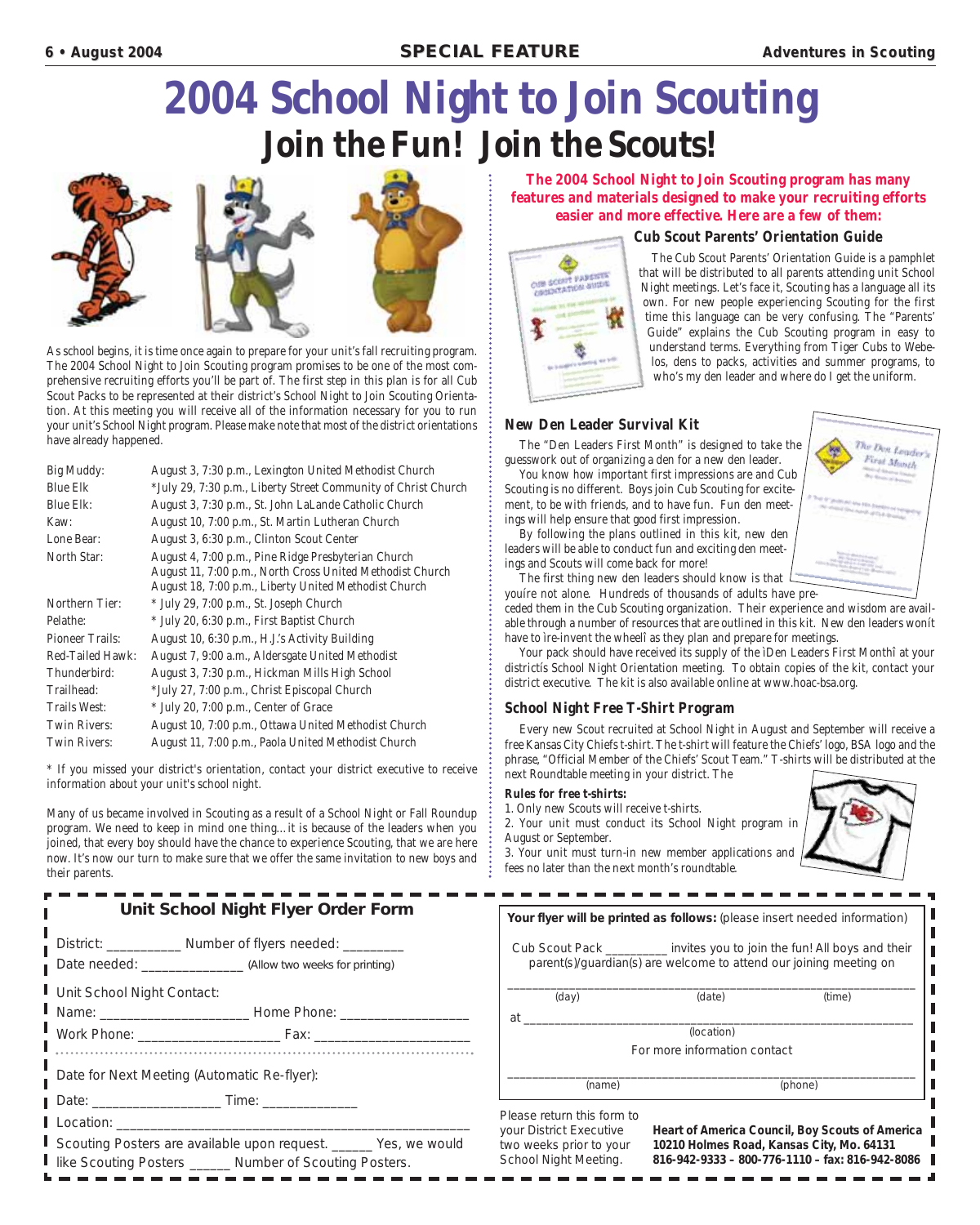# **Scouts Participate in a Journey Fourth**

On July 3rd and the 4th more than 400 Scouts and adult Scouters participated in the Journey Fourth program, a celebration of the Lewis and Clark Expedition that sailed the Missouri River and camped on the banks that would become part of Kansas City.

Not only did Scouts participate in the pro-

gram but they also provided support to ensure the success of this unique celebration.

Boy Scout Troops helped at stations where Cub Scouts earned rank advancements by learning how to tie knots, coiling a rope, learning a rope magic trick, and whipping the end of a rope. Boy Scouts learned lashings

and practiced orienteering skills much like Lewis and Clark would have used on their historic journey.

Thank you to the volunteers and staff who supported the Journey Fourth event and made a part of history come alive for hundreds of Scouts and thousands of Kansas Citians!

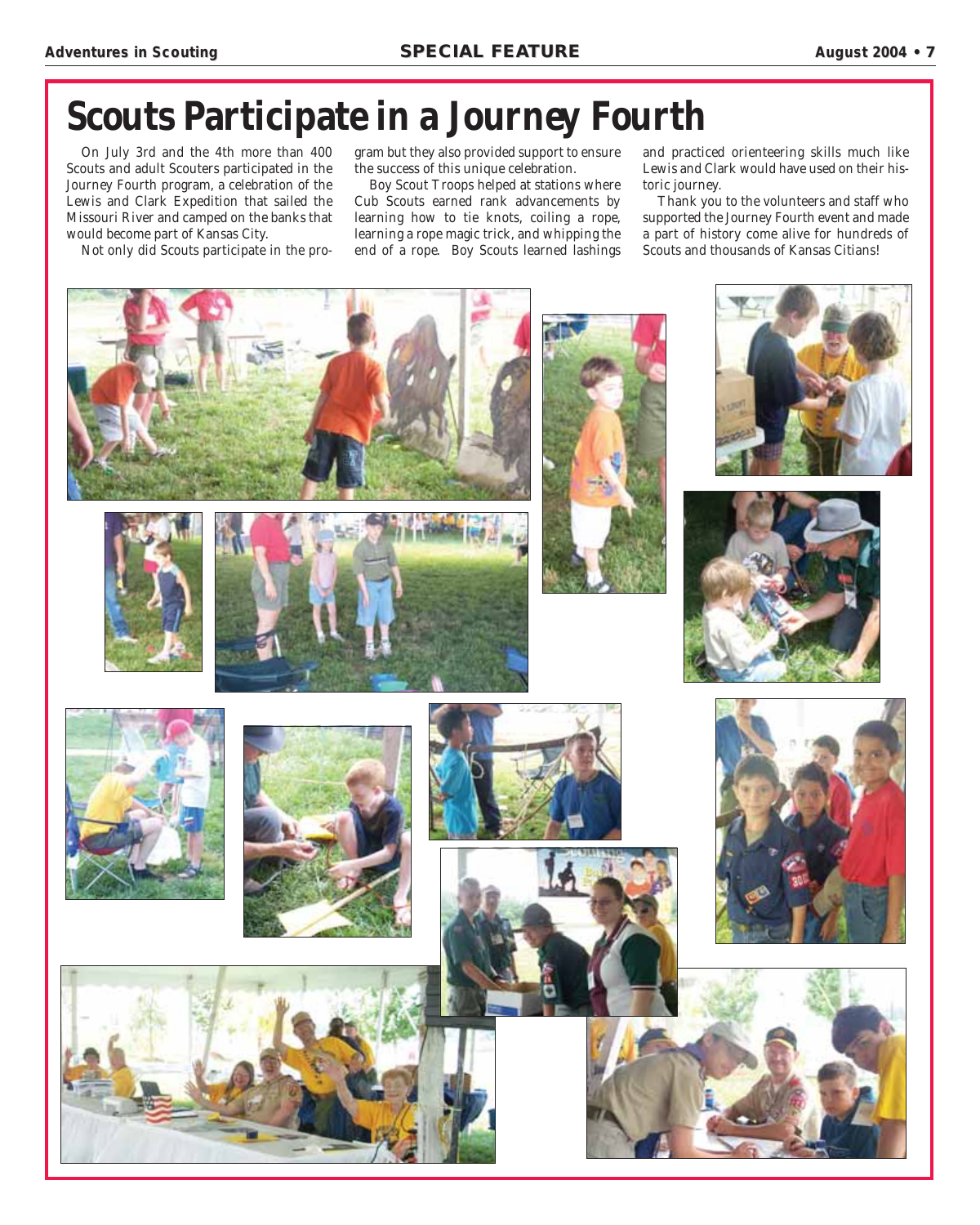# **Program and Camping Service**

# **HOAC Summer Camping**

This summer has been a busy one! Scouts and leaders from the Heart of America Council are on the move in summer camp programs both in council and out. Some have gone as far away as New Mexico, Colorado, Minnesota, Florida, Texas, Canada, Georgia, Wyoming, Tennessee, and Arkansas. Others have stayed close to home and enjoyed the many activities and programs offered in council at Day Camp, Bear Camp, Webelos Camp, Naish and Bartle Boy Scout

Camps and Rotary Camp. In mid-August, Venturers will be welcomed at the Bartle Scout Reservation for the Venturing Summer Blast. Plans are already underway to make next summer even more exciting than 2004.

## **Naish Boy Scout Camp**



When summer camp at Naish ends this year, this dining hall will be no more. It will be torn down in preparation for a new and improved dining hall. By the time you return to Naish in 2005 many more changes will be evident. Stay tuned for news on the changes as they occur throughout the next year.



The new council ring at Naish is filling up fast. Scouts, leaders and visitors enjoy one of the many programs to be held in this council ring.

## **UNDER THE SEA UNDER THE SEA POW WOW 2005 POW WOW 2005**

Get ready to explore the adventures of the sea at the Heart of America Council Pow Wow 2005 – UNDER THE SEA. This adventure will take place Saturday, November 6th, Truman High School, 3301 S. Noland Road, Independence Missouri from 8:30 until 3:30. This adventure is for all Cub Scout Leaders – fun for everyone!

New this year – a TOT LOT – will be on a first come first sever basis. The fee is \$5.00 a child. Each child needs to bring their own lunch, drink and snack provided. Watch the registration form for more details.

Participants can pre-order items and they are guaranteed to be available. The items that can be pre-ordered are: book, CD, patch, pin, mug, t-shirt. Watch the registration form for more details.

Each District will give away one registration at their October roundtable. You must be present to win.

Lunch will be provided by Zarda BBQ.

**The District Promotion folks are:**

**Blue Elk – Beth & David Graham Big Muddy – Carol Brrok Kaw – Glenda Noell Lone Bear – Frances Degen North Star – Jeff Cook Northern Tier – Marirose Larson Pioneer Trails – Lissa Kessler Thunberbird – Larry Shahan Twin Rivers – Pam Thompson Red Tail Hawk – Paula Champion Trail West – Dee Creath Trail Head – Mary Wo.**

They can answer any questions you might have.

Please plan to attend this exciting adventure UNDER THE SEA. Learn how to provide a GREAT program to you Cub Scouts. WATCH FOR THE REG-ISTRATION FORM TO LEARN MORE – COMING SOON.

**SEE YOU THERE.**

# **Truman Merit Badge Program**



Scouts can earn ALL the requirements for the American Heritage OR Citizenship in the Nation Merit Badges and tour the Truman Library and Museum. This program can only accommodate 125

participants. There are a few slots remaining.

Registrations are accepted on a first-come-firstserved basis until full. The fee is only \$6.00 per participant and is non refundable. Deadline for signing up is August 27, 2004. Contact jdavis@bsamail.org for more information.

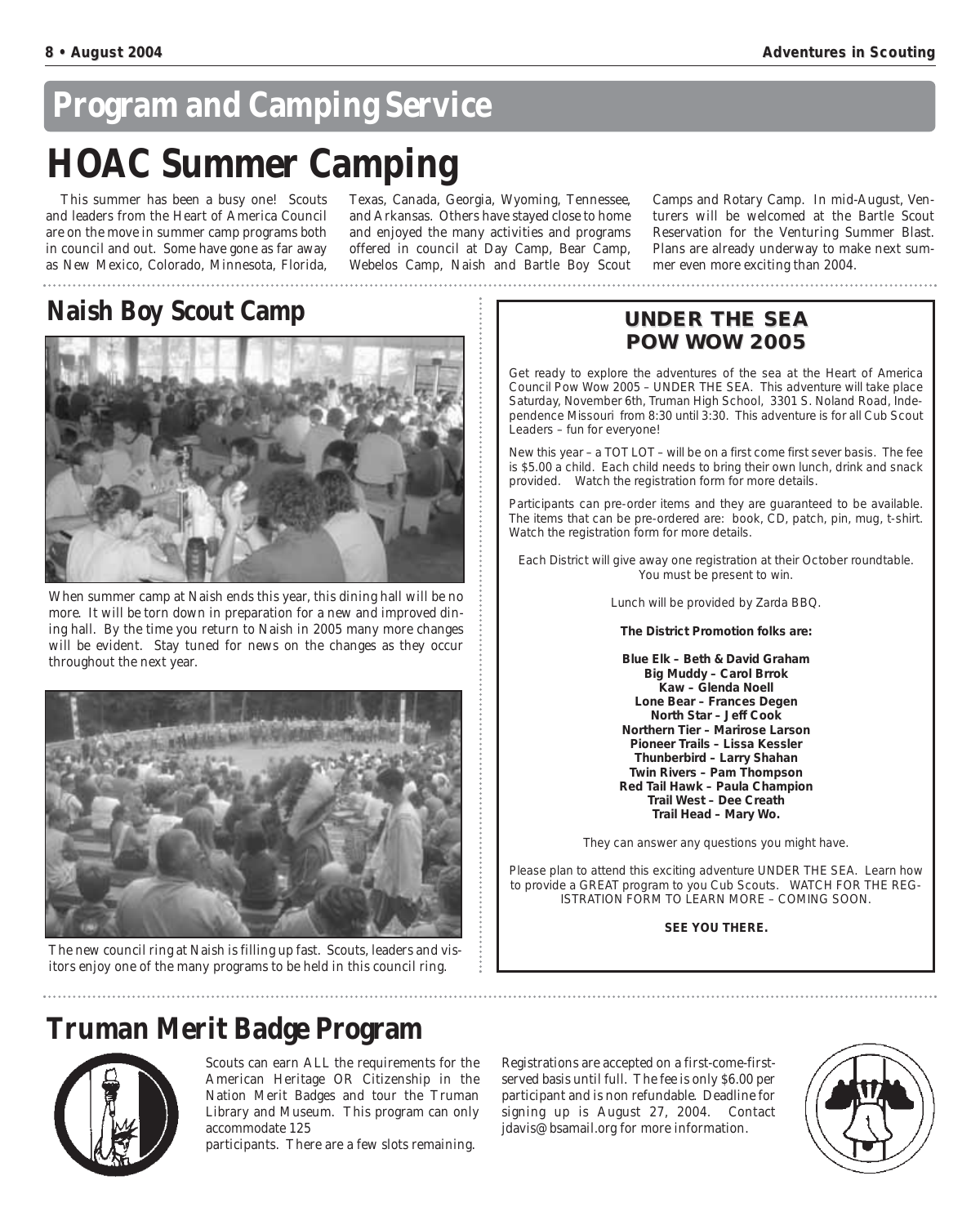# **Program and Camping Service**

# **Venturing Crews – SUMMER BLAST AT BARTLE**

There is still time to sign up for the Summer Blast at Bartle (August 13 through August 16, 2004). H Roe Bartle Scout Reservation will host the second Summer Blast at Bartle for Heart of America Council Venturers. This last blast before school starts will offer a wide variety of activities for Venturers and their leaders. Come explore the caves, climb Cedar Bluff or the tower, go fishing, make jewelry, go on a hike, have a beach or pool party – the choice is yours. The cost is only \$75.00 per youth and \$50.00 per leader. Provisional camper fee is \$85.00 per youth. Reservation forms are on the Council's website and in the Resource Center at the HOAC Council Service Center. Don't miss out. Sign up today.



# **Bartle and Naish Calendars** Fort A.P. Hill, which is located in Car-

#### **Bartle Scout Reservation**

Sunday, August 1, 2004 – Session 5 Visitor Day Sunday, August 8, 2004 – Session 6 Visitor Day Friday, August 13, 2004 – Summer Blast At Bartle Saturday, September 11, 2004 – Work Day Saturday, September 25, 2004 – Work Day

#### **Naish Scout Reservation**

Sunday, August 1, 2004 – Webelos Session 9 Thursday, August 5, 2004 – Webelos Session 10 Sunday, August 8, 2004 – Webelos Session 11 Thursday, August 12, 2004 – Webelos Session 12 Friday, September 10, 2004 to Sunday, September 12, 2004 – OA Fall Fellowship Saturday, September 18, 2004 – COPE/Climbing

Saturday, September 25, 2004 – COPE/Climbing

## **2005 National Scout Jamboree**

oline County, Virginia, is a 76,000-acre U.S. Army facility that has served as the permanent site for the national Scout jamboree since 1981. The Boy Scouts of America uses approximately 3,000 acres of land to support a city of more than 40,000 Scouts and leaders.

The program reflects the skills of Scouting, our national heritage, physical fitness, environmental conservation, and the true spirit of Scouting. Daily activities include archery, bike-a-thon, buckskin games, confidence course, conservation programs, scuba, kayak fun, racing shell run, and raft encounters. Regional action centers with rappelling towers are truly popular, as are trap shooting, an American Indian village, and the opening and closing arena shows, not to mention daily stage shows and many other activities. It's Scouting and American history at their very best!

Amid the thousands of colorful tents that will house the participants and provide program and support services, there is an infrastructure that provides a safe and secure environment at Fort A. P. Hill. Everything from bus and telephone systems to a hospital and first-aid stations, police and fire departments, post offices, food warehouses, a daily newspaper, and retail stores (trading posts) provide all the support and program services needed for an outstanding event.

Applications to attend are available at the Council Service Center or download the forms at the National website (http://www.scouting.org/jamboree).

Questions regarding the 2005 HOAC Council Contingent can be directed to your District Executive or the Program and Camping Service Office at the Council Service Center.

## **Attention Golfers!!! Attention Golfers!!!**

Please join us for an exquisite day of golf at the 23rd annual Boy Scout / G.S. Wetzel Memorial Golf Tournament on Sunday, September the 12th . The Lone Bear District invites you to attend this event, which will be held at the premier Meadow Lake Country Club in Clinton Missouri. This tournament will give you the chance to enjoy a friendly game while helping provide for the Heart of America Council.

Ladies and Gentelman are welcome to team up for this four person scramble with an entry fee of \$50 per person. Tee times are 8:00 AM and 1:30 PM and the field is limited to 40 teams. The entry fee includes a practice round, lunch, 18 holes of golf, prizes and much more.

All proceeds from the tournament will go to the operation and maintenance of H. Roe Bartle Scout Reservation. This event is made possible with the help of sponsors and volunteers who give generously to this worthwhile project.

For more information, or to register for the tournament, call Gary Smith, Meadow Lake Country Club, @ 1-660-885-5124

# **Call David Chinnery for:**

• Home Loans • Commercial Loans • Consumer Loans

## 816-554-7000





301 S.E. Main • Lee's Summit www.first-community-bank.com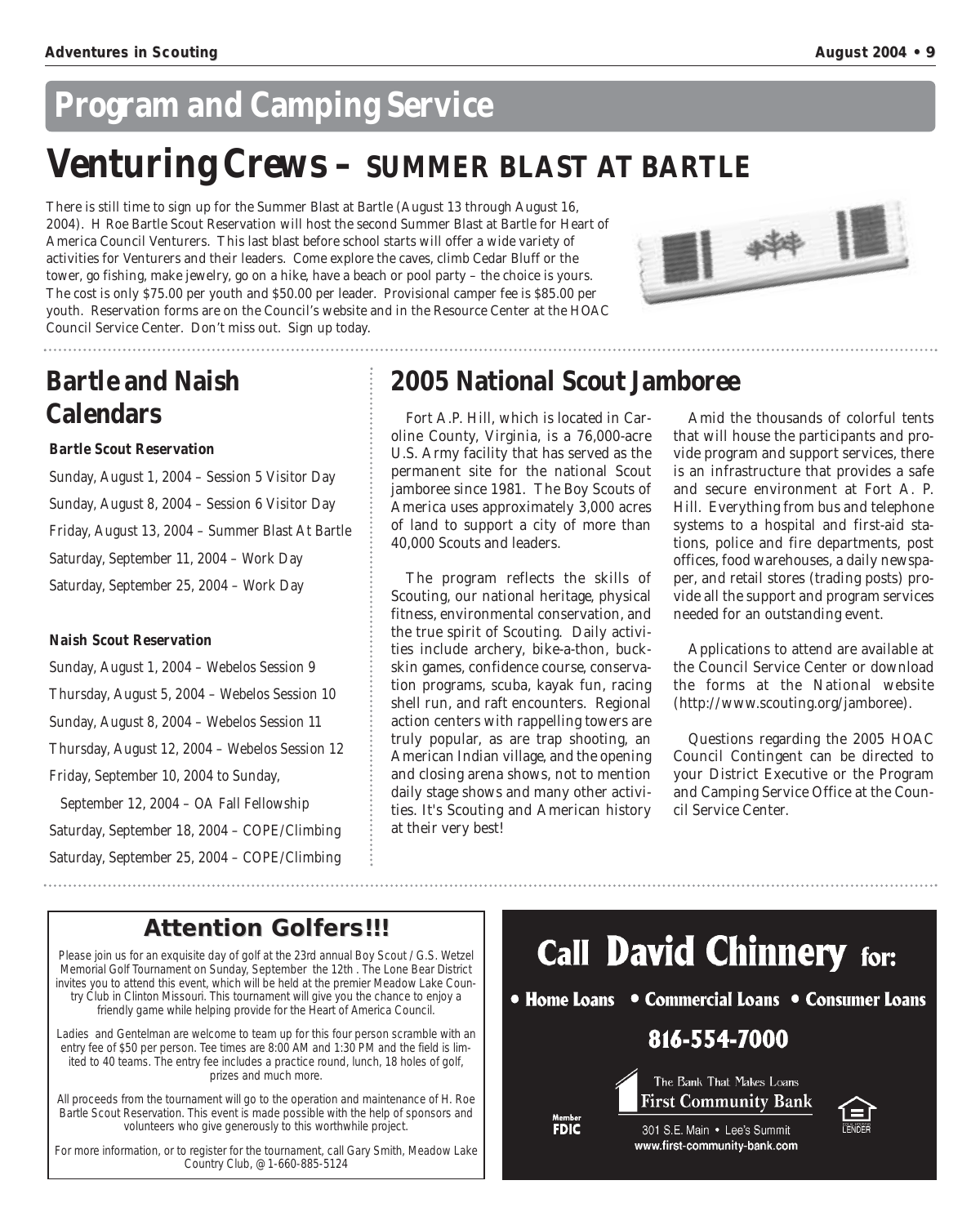N STAT



#### **Ladies and Gentleman, Children of All Ages!**

An awe-inspiring, sensory overload-inducing spectacle that can only be experienced LIVE, **Ringling Bros. and Barnum & Bailey®** is proud to present **The 133rd Edition of The Greatest Show On Earth®**, the most fast-paced, death-defying, thrilling installment ever–where a comet streaks among the stars! The all new, all real, all live 133rd Edition will be performing at Kemper Arena from September 8-12, 2004. AND, SCOUTS AND THEIR FAMILIES CAN SEE THE SHOW AT A DISCOUNTED RATE OF \$13 PER TICKET ON SATURDAY, SEPTEMBER 11TH AT 7 P.M. SCOUTS WILL ALSO RECEIVE A FREE PATCH! SCOUTS CAN ORDER TICKETS IN GROUPS OF 20 OR MORE. THE DEADLINE FOR ORDERS IS AUGUST 31ST, 2004. FOR MORE INFORMATION OR TO ORDER 20 OR MORE TICKETS, PLEASE CALL 816-587-6927 OR EMAIL PROMOTIONHOUSE@KC.RR.COM.

#### **Bello's Daredevil Hilarity!**

*Scared Silly!* Dubbed "America's Best Clown" by TIME Magazine, BELLO raises his art to dizzying new heights! The redheaded comic daredevil is everywhere–in the air, in the ring, in the stands–performing breathless bungee battles, terrifying trampoline thrills, and hilarious highwire high jinks!

#### **Mark Oliver Gebel's Fully Microphoned Felines!**

*Unprecedented!* In a first-ever feline feat, **MARK OLIVER GEBEL**, the purveyor of the most famous name in animal training history, presents a new act with ten fully microphoned big Bengal cats! Overhear the gripping vocal interplay between Mark Oliver and his terrifying tigers! Mark Oliver displays a more playful side of his personality as he choreographs a three-ring playground of pirouette-performing pachyderms, using nothing but vocal commands!

#### **Maximum Motorcycles!**

*Record Shattering!* Not three, not four, but FIVE customized high-speed motorcycles orbit within mere inches of each other for the first time ever in the claustrophobic confines of a sixteen-foot steel sphere known as **THE GLOBE OF DEATH!**

#### **The Voice of Ringling Bros.!**

Vocal Virtuoso! The commanding and charismatic Ringmaster, JOHNATHAN LEE IVERSON, presents an alchemical collection of amazing circus artists, harnessing the combustible energy between circus and audience to introduce a once-in-a-lifetime sighting of an historic, meteoric, fantastic fusion of flight and flame!

#### **Bailey's Comet! Never Before. . . Never Again!**

*History-making!* Producer **KENNETH FELD** presents to the world the discovery of his universe-wide search for the ultimate circus phenomenon–never witnessed before and never to be witnessed again! In the entire, three-century-spanning history of **Ringling Bros. and Barnum & Bailey**, no man, woman, or

child has ever witnessed anything like BAILEY'S COMET! This cosmic conflagration appears only here, only now, only in the **133rd Edition of The Greatest Show On Earth!**

All this – plus Clown Alley's consortium of cream pie throwers in some of the biggest, messiest gags ever staged; an amalgam of amazing aerialists, acrobats and animals; and the Three Ring Adventure®, an interactive hour which brings ticketholders into the ring prior to showtime to meet our animals and performers up-close– guarantee this is **The Greatest Show On Earth!**



**See you at the arena!**



## Visit our websites at www.scottsiconiumstore.com Or www.PeachFloat.com

## **Scout out opportunities** at Union Station



Traveling exhibits through Sept. 6 (included with General Admission) BRAIN: The World Inside Your Head The Endurance: Shackleton's Legendary Antarctic Expedition

> Now showing on the Extreme Screen Shackleton's Antarctic Adventure Misadventures in 3D

**Coming Oct. 2** Grossology: The (Impolite) Science of the Human Body

Save with group rates for advanced reservations

816-460-2020 | unionstation.org/scouting.cfm (includes badge guidelines)



#### **Scout out Union Station**

Union Station affords Scoutmasters many opportunities to reinforce key Scouting principles — from encouraging exploration and nurturing scientific curiosity, to developing an awareness and appreciation of one's heritage. The Station is a must on every troop's destination list. Scout out the opportunities at the Station and inside Science City. CALL TODAY!

#### **OPPORTUNITIES TO EARN MERIT BADGES**

Visit www.unionstation.org/scouting.cfm to download complete guides explaining what badge requirements can be fulfilled at Union Station. These are just a few of the badges included on

• American Heritage • Atomic Energy • Engineering • Landscape Architecture • Mammal Study • Model Design • Railroading

#### **OPPORTUNITIES FOR BIG SAVINGS**

- Book a field trip and save with just \$6 general admission per Scout with advanced reservations.
- Add a stage show or Extreme Screen movie for special combo discount.

Ask about Science City's unique Discovery Areas.These engaging programs,which span from a Prehistoric Dig for fossils to the futuristic Challenger Learning Center mission to Mars, are designed to fortify unity and creativity.Visit www.unionstation.org/discovery.cfm for more details.

#### **OPPORTUNITIES TO EXPAND HORIZONS**

General admission includes unique national exhibits that can only be seen one place in Kansas City — at Union Station. Traveling exhibits through Sept.6:

BRAIN: The World Inside Your Head Journey in one ear and out the other. Generate real brainpower as you learn how the brain functions and sometimes malfunctions.

The Endurance: Shackleton's Legendary Antarctic Expedition Could you have survived? Discover how Sir Ernest Shackleton and his men made history — just by staying alive.

#### ALSO AT UNION STATION

**Shackleton's Antarctic Adventure** | Extreme Screen through Oct.21 **MisAdventures in 3D** | Extreme Screen July 30 –Feb.11,2005

**Grossology: The (Impolite) Science of the Human Body** | Exhibit Oct. 2 – Jan. 3, 2005

**Frontier Presents Can You Tell Me How to Get to Sesame Street?** | Exhibit Oct. 23 – Feb. 21, 2005

**Forces of Nature** | Extreme Screen Oct.22 – June 30, 2005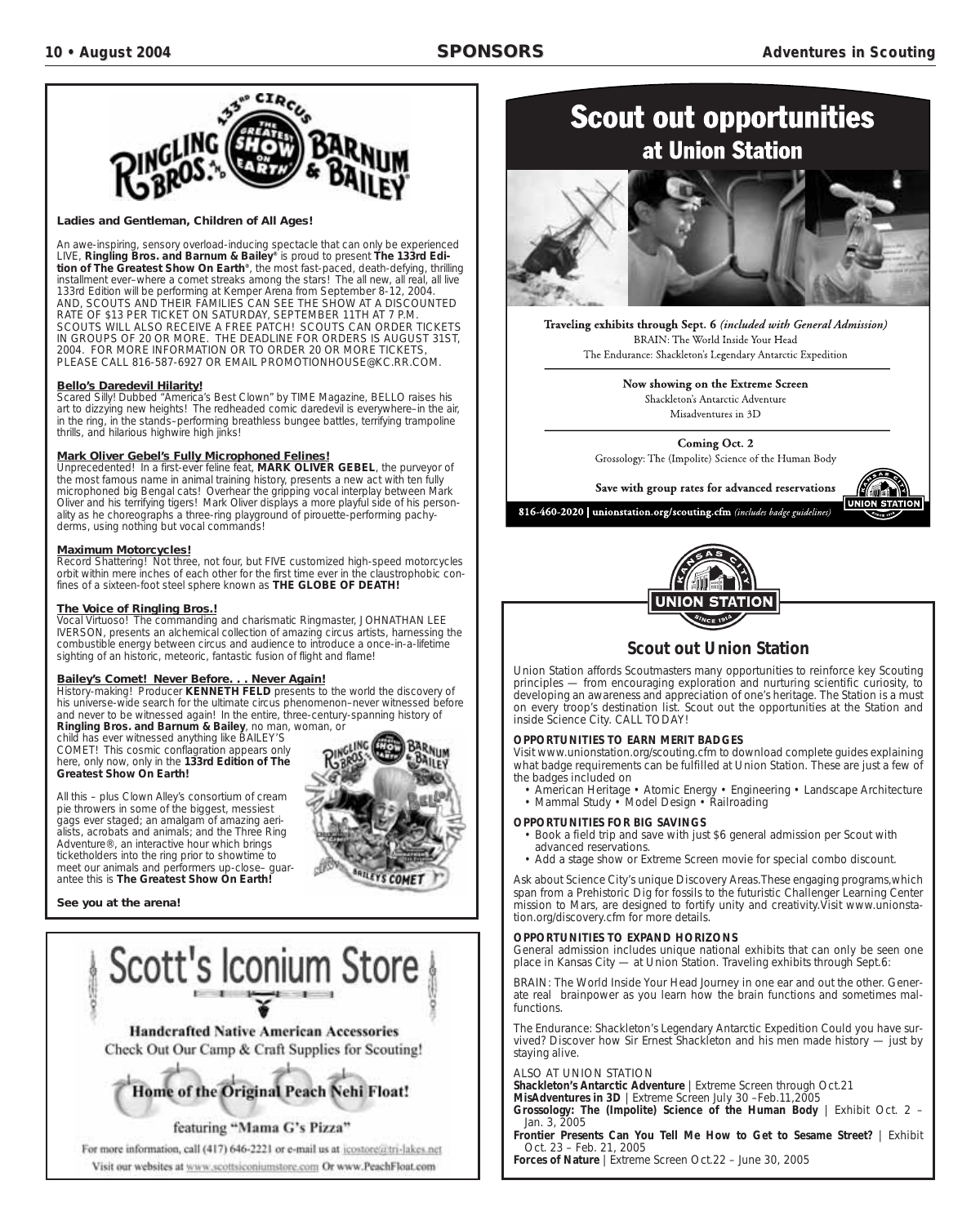

#### **2003 Quality District**

#### **Day Camp 2004**

Trails West District conducted its 2004 Day Camp - Cubs on Expedition - June 14th through the 17th, at the Timber Ridge Adventure Center in western Olathe, KS. Over 250 Cubs and Scouters set out daily along one of three program trails: the Sante Fe, the Oregon, and the California. Each trail offered fun and excitement at every turn with concentrations on Field Sports, Scout Craft, and Handicraft respectively.

Some very famous "sponsors" leant their names to individual program areas, Boone's BB Range, Sir Hillary's Hike, Lewis's Leatherworks and Clark's Crafts, to name just a few. Cubs and Scouters were afforded the opportunity to learn about famous explorers (and their expeditions) while having fun at the same time. This blend of history coupled with traditional Day Camp programming proved very

popular with everyone.

Thursday morning, Cubs and Scouters were treated to something very special! A CH-47D "Chinook" helicopter from Company F-158th Aviation Regiment circled the Camp and landed just a stone's throw from the flag pole and Den Homes. While telling of the helicopter's mission and technical specifications, the aircraft's three-man crew provided an extended static display allowing all Campers the opportunity to buckle into a jump seat within the massive cargo bay, view cockpit flight controls, and inspect the exposed turbines and airframe. OK, just how cool is that?

Throughout Day Camp, "dedicated and seasoned" Staffers and Walking Leaders ensured a safe and quality experience for everyone involved.

The mood remained light and festive, even when dodging a few raindrops became necessary, and remained that

#### way straight through Thursday evening's Family Night<br>picnic. A blend of A blend of unique/concentrated pro-<br>gramming along with gramming along with improved logistics resulted in a Nationally Accredited Day Camp experience that will not soon be forgotten. For information about Day Camp 2005, contact **Shawn Hudson** at 913.254.9548, or via email at sais4@comcast.net.

#### **Fall Round-Up**

Every Trails West unit is encouraged to hold a School Night for recruiting during the months of August of September. School Night is the single largest council recruiting effort. School Night gives every boy an opportunity to participate in Scouting with over 50% of Cub Scout Membership coming from the School Night Program.

At Trails West District School Night Training on July 20th at Center of Grace (520 South Harrison, Olathe, KS) starting at 7 pm every unit will receive a Cub Scout Packet and a Tiger Cub Packet. These packets are full of information, tips and hints on how to hold a successful recruiting session at your School Night. Included in this packet is a sample of the School Night flyer that will be customized for your school and date, Every boy who joins

scouting during the School Night program during August or September will receive a free Scouting and KC Chiefs T-shirt!

please contact the District Membership Chair, **Keith Neuman** at (913) 541-8362 or our District Director, **Alan J Sanders** at (816) 942-9333.

If you have any questions

## **Trails West District 2004 Fall Training Schedule**

Every Scout, Cub Scout, Boy Scout, Venturer, Varsity deserves a trained leader. Untrained leaders, often with the best and most honest of intentions, simply are unable to deliver the program as it is meant to be. As a result the young people those leaders hope to serve are in fact short-changed.

To prevent this occurrence, Trails West District offers a full scope of training for parents, new leaders, as well as leaders accepting new responsibilities in the program. Training is offered at locations convenient to locations throughout the district and is open to all parents and leaders.

Youth Protection and Leader "Fast Start" training are both available on the Heart of America web site and are encouraged as independent training opportunities. Leaders taking advantage of on-line training are asked to inform the district training chair, **Joe Ogilvie**, such training at jogilvie@kc.rr.com. Class room training will begin in September, 2004 with the following schedule.

- **September 22**, at St. Paul's United Methodist Church, Lackman at 79th in Lenexa; Youth Protection 6:30 PM to 7:50 PM – No charge New Leader's Essentials – 8:00 PM to 9:30 PM – No charge
- **September 30**, Center of Grace Church, 520 S. Harrison, Olathe; Troop Committee Training -6:30 PM – 9:30 PM - \$3.00 Fee

This schedule, along with Registration Forms will be available at all District Round Tables. Registration may be also be made with the District Training Chair, **Joe Ogilvie** at jogilvie@kc.rr.com or 913.492.3880..

## **Trails West 2004 District Committee**

| Chairman                          |                                     |
|-----------------------------------|-------------------------------------|
| Commissioner                      | Geoff Mildenhall 913-859-0506       |
| <b>Membership Chair</b>           | Keith Neuman 913 541-8362           |
| <b>Advancement Chair</b>          | Ellen McGurk 913-780-1577           |
| Eagle Chair                       | Charles Wunsch 913-492-5878         |
| <b>Training Chair</b>             |                                     |
| <b>Activities Chair</b>           |                                     |
| <b>Camping Chair</b>              | Shawn Hudson 913-254-9548           |
| <b>Family Friends of Scouting</b> | Marlene Bean 913-782-3279           |
| <b>Popcorn Chair</b>              |                                     |
| <b>Boy Scout Roundtable</b>       | Doug Strieby 913-764-0547           |
| <b>District Director</b>          | Alan J. Sanders 816-942-9333 ex 158 |

#### **ADVENTURES IN SCOUTING**

Published January/February, March, April, May, June/July, August, September, October, November/December by the Heart of America Council, Boy Scouts of America. Mailed without charge to all Cubmasters, assistant Cubmasters, den leaders, den leader coaches, Tiger Cub den leaders, Webelos leaders, Scoutmasters, assistant Scoutmasters, Team Coaches, Explorer Advisors, assistant Explorer Advisors, Venturing crew leaders, unit chairmen, chartered organization representatives, district committee, all commissioners, all board members, and can be found on our website, www.hoac-bsa.org

**PRESIDENT** John D. Hunkeler, MD

**VICE PRESIDENTS** Clifford W. Illig Thomas J. McCullough David J. Zimmer E. Frank Ellis Charlie Tetrick

**TREASURER** Stephen M. Clifford **LEGAL COUNSEL** David A. Fenley **COUNCIL COMMISSIONER**

Richard T. Boeshaar

**SCOUT EXECUTIVE** James J. Terry, Jr. **EDITOR** Lori Gooding

## **Trails West Events**

#### **August**

- **5** Roundtable, Center of Grace, 520 S Harrison, Olathe, 7PM
- **10** District Committee Meeting, Center of Grace, 520 S Harrison, Olathe, 7PM
- **17** District Commissioner Meeting, Center of Grace, 520 S Harrison, Olathe, 7PM
- **19** Eagle Board of Review, Jesus Christ Church of LDS, 7845 Allman, Lenexa, 6:30PM (Please arrive 15 min. early)

#### **September**

- **2** Roundtable, Center of Grace, 520 S Harrison, Olathe, 7PM
- **7** District Committee Meeting, Center of Grace, 520 S Harrison, Olathe, 7PM
- **14** District Commissioner Meeting, Center of Grace, 520 S Harrison, Olathe, 7PM
- **16** Eagle Board of Review, Jesus Christ Church of LDS, 7845 Allman, Lenexa, 6:30PM (Please arrive 15 min. early)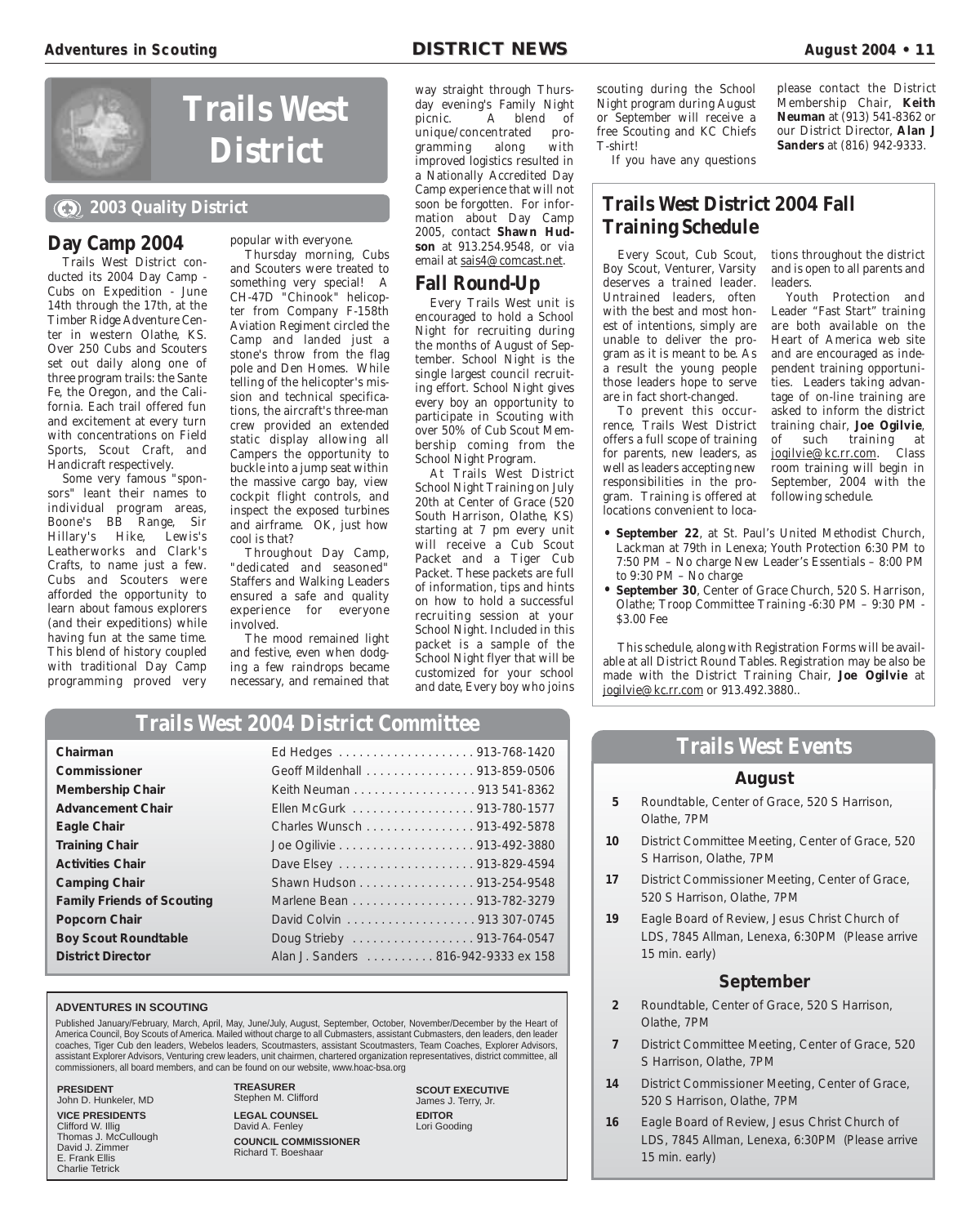

## **This Month in the Eagle Salute Spotlight**

The Northern Tier District is proud to present our new Eagles Scouts: Kyle Lanham of Troop 185, Cory Anderson of Troop 192, Andrew Carlson of Troop 189, Nicholas Mouchan, Douglas Woy and Sean Mascal of Troop 299, Eric Leftwich of Troop 302, Jacob Dvorak of Troop 54, Timothy O'Hare of Troop 98, Derek Sams of Troop 351, Crew Naylor and Morgan Willnauer of Troop 439, Matt Hoover of Troop 184, Zach Ostmeyer of Troop 247, Adam Watson and Andrew Laugdon of Troop 91, Mark Komosa of Troop 194, Dan Krumme of Troop 93 and Zach Egan of Troop 731. Congratulations to you all from the Northern Tier District Committee. We Salute Y<sub>ou</sub>!

## **Northern Tier Day Camp 2004**

It just doesn't get any better than this year's Day Camp. What an awesome fun-filled week of activities! Volunteers led the way to make the 2004 Day Camp a success. Thank you to Dave Sultz, our fearless Day Camp Director and his partner in crime, Chirs Zoller the Program Director. A big round of applause for Heidi and Marianne in our Administration Building. The rain didn't stop anyone from having a good time.

## **School Night Recruitment**

Fall Recruitment has begun. It's time to organize your school night recruitment. Remember to turn in your School Night Flyer Order form to get your recruitment flyers printed on time. We are going to have a great recruitment year in 2004, and we need to make sure we are prepared. Please

call **Lisa Hayes** with any questions you may have at 916-942-9333 ext. 172 or lhayes@bsamail.org. You can also contact our Membership Chairman, **Cathi Maynard** at 913-648- 7166 or csmaynard@earthlink.net. We are here to help make your school night recruitment successful!

## **Northern Tier 2004 District Committee**

**District Chairman District Commissioner Activities Chairman Advancement Chairman Camping Chairman Order of the Arrow Advisor Membership Chairman Website Liaison School Night Chairman Program Chairman Training Chairman Cub Scout Training Boy Scout Training Cub Scout Roundtable Cub Scout Roundtable Boy Scout Roundtable Venturing Roundtable District Executive** 

| Bill Henderson (913)-383-1950      |                    |
|------------------------------------|--------------------|
| Judy Tuckness (913)-268-9996       |                    |
| Steve Springer (913)-631-4215      |                    |
| J Jack Clark (913)-441-1608        |                    |
| Gene Adams (913)-362-4509          |                    |
|                                    |                    |
| Cathi Maynard (913)-648-7166       |                    |
| Cathi Maynard (913)-648-7166       |                    |
| Missy Musick-Brown  (913)-362-3633 |                    |
| Steve Brady (913) 362-8441         |                    |
| Judy Yeager (913) 362-2029         |                    |
|                                    |                    |
| John Forsyth (913)-341-5061        |                    |
|                                    |                    |
| Dave Sultz  (913) 381-7824         |                    |
| Jamey Hilleary  (913) 384-0262     |                    |
| Bob Kalkofen (913) 362-5576        |                    |
|                                    |                    |
| <u> Tanzania (</u>                 | lhayes@bsamail.org |
|                                    |                    |









## **Northern Tier Events**

#### **August**

- **5** District Roundtable/Picnic Antioch Park, Shelter # 3, 6:30 pm
- **12** District Committee Meeting, Community Covenant Church, 7230 Quivera Rd., 6:30 pm & District Commissioner Meeting 7:30 pm
- **17** District Eagle Board of Reviews, LDS Church, 7845 Allman Rd, 6:30 pm

#### **September**

- **2** District Roundtable Village Presbyterian Church 67th & Mission 7:00 pm
- **7** New Leaders Essentials Training, 7:00 pm to 8:40 pm followed by Youth Protection Training, 8:40 pm to 9:50 pm. Check-in begins at 6:30 pm. Location to be announced
- **9** District Committee Meeting, Community Covenant Church, 7230 Quivera Rd., 6:30 pm & District Commissioner Meeting 7:30 pm
- **14** Scoutmaster/Assistant Scoutmaster Job Specific Training 7:00 pm. Countryside Christian Church, 61st & Nall, Check-in begins at 6:30 pm.
- **16** District Eagle Board of Reviews, LDS Church, 7845 Allman Rd, 6:30 pm
- **18** BALOO Basic Adult Leader Outdoor Orientation Training 8:00 am. Harmon Park Santa Fe Pavillion, 78th & Delmar. Check-in begins at 8:30 am
- **21** Scoutmaster/Assistant Scoutmaster Job Specific Training 7:00pm. Countryside Christian Church, 61st & Nall. Check-in begins at 6:30 pm.
- **24-25** Cuboree Check in begins at 6:00 pm Friday evening. Camp Naish. For more information, contact Phil Park, Cuboree Chairman at 913-831-3634
- 28 Scoutmaster/Assistant Scoutmaster Job Specific Training 7:00pm. Countryside Christian Church, 61st & Nall. Check-in begins at 6:30 pm.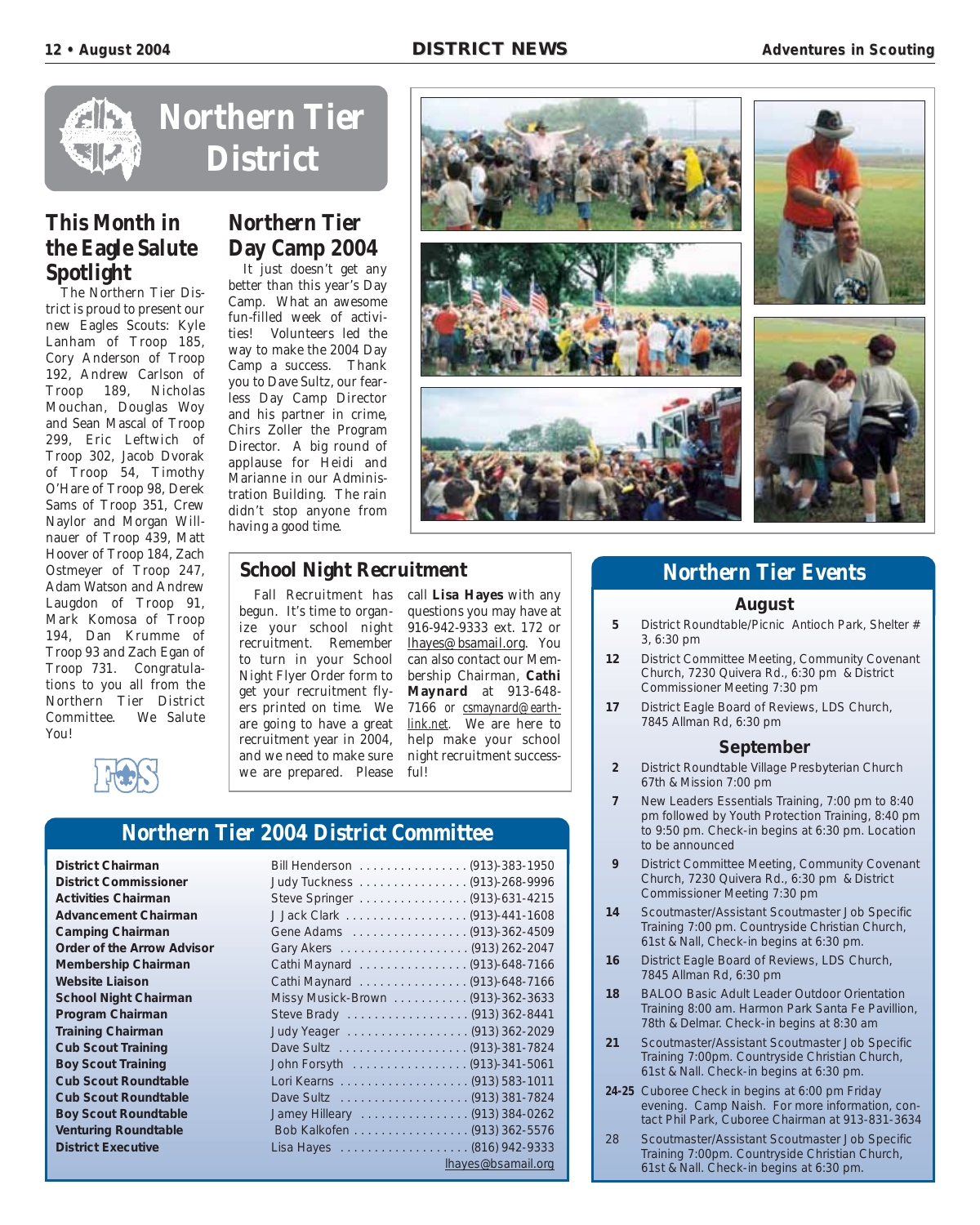

# **Blue Elk District**

## **Day Camp 2004**

As the summer winds down, we hope that Cub Scouts will be able to tell many great stories of their experiences at Blue Elk's 2004 Day Camp. Camp this year was attended by close to 375 boys and 175 leaders out at George Owens Nature Park. The Blue Elk staff cannot say thank you enough to all of the walking leaders and volunteer staff that made Day Camp great. Camp would not have happened

without the leadership, help, and countless hours of volunteerism provided by Dan Jackson - Director, Mary Morris – Program Director, Marie Benz – Registrar, Stacy Howell – Promotions, John Landwehr and Jim Mansfield – Physical Arrangements, and John Martin – Junior Staff Coordinator. We hope that your boys had a great time at camp and will continue to join us for the fun in 2005.



## **Location Change for August Roundtable!**

August's Roundtable meeting will be held at the American Legion Farm in Blue Springs on 40 Highway just east of Adams Dairy Road. The meeting will start at its regular time of 7:30 p.m.

## **Fall Recruiting**

School is starting soon, so now is the time to prepare for your unit's School Night for Scouting meeting. The Blue Elk district asks that each and every Cub Scout pack coordinate a recruiting night at its local elementary school to encourage youth to join the scouting program. Attending school activities such as back to school nights, curriculum nights, school open houses, and PTA meetings are other great ways to get the word out about your pack. Boy Scout troops are also encouraged to have Troop Open Houses at local middle schools to recruit older boys. If you did not attend a School Night Orientation on July 29th or August 3rd, please contact the Council office and talk to your district executive.

## **Blue Elk 2004 District Committee**

| <b>District Chair</b>            |                                  |
|----------------------------------|----------------------------------|
| <b>District Commissioner</b>     |                                  |
| Vice Chair - Program             | John Thornton (816) 252-2104     |
| <b>Vice Chair - Operations</b>   | Marvin Sands (816) 373-1212      |
| Vice Chair - Human Resources     | Aaron Guest (816) 201-1038       |
| <b>FOS Chair</b>                 | Paul Broome (816) 941-0555       |
| <b>Membership Chair</b>          | Lowell Brenton (816) 373-7678    |
| <b>Advancement Chair</b>         |                                  |
| <b>Training Chair</b>            | Tom Newhard (816) 254-6447       |
| <b>Camping Chair</b>             |                                  |
| <b>Activities Chair</b>          |                                  |
| <b>Special Needs Chair</b>       | Louise Rissler (816) 228-1254    |
| <b>Relationships Chair</b>       |                                  |
| <b>NESA</b>                      |                                  |
| <b>District Director</b>         | Steve Roberts (816) 942-9333     |
|                                  | sroberts@bsamail.org             |
| <b>Senior District Executive</b> | Ross Pfannenstiel (816) 942-9333 |
|                                  | rpfannen@bsamail.org             |
|                                  |                                  |

## **Popcorn Sale**

The 2004 popcorn sale will soon be under way. Has your unit signed up to sell yet? Blue Elk will have its own Popcorn Training on August 11th

(see calendar for details). Don't miss out on the opportunity for your unit to earn money through a fun and trusted program.



## **Blue Elk Events**

#### **August**

- **3** School Night Training 7:30 p.m., St. John LaLande Catholic Church. 801 NW R.D. Mize Road. Blue Springs
- **5** 7:30pm Roundtable, OA Chapter 6 Meeting, Eagle Boards of Review. American Legion Farm. Blue Springs
- **9** Blue Elk District Boy Scout Golf Classic:11:30am Registration, 1:00pm. Shotgun start. Lakewood Oaks Golf Club. Lee's Summit
- **11** District Popcorn Training: 7:00pm, Beacon Heights Community of Christ Church. 19402 E. Holke Road Independence
- **12** Commissioner's Meeting: 7:30pm, Liberty Street Community of Christ. Church 416 N. Liberty Street Independence
- **19** District Committee Meeting: 7:30pm, Pioneer Ridge 6th Grade Center. 1656 S. Speck Road Independence

#### **September**

- **2** 7:00pm Boy Scout Roundtable 7:30pm Cub Scout & Venturing
- **2** Roundtable, OA Chapter 6 Meeting, Eagle Boards of Review, Fast Start, Merit Badge Counselor Training Bingham 7th Grade Center — 1716 S. Speck Road Independence
- **7** Fast Start Training: 7:00 9:15 pm, Beacon Heights Community of Christ Church 19402 E. Holke Road. Independence
- **9** Commissioner's Meeting: 7:30pm, Liberty Street Community of Christ Church 416 N. Liberty Street. Independence
- **16** District Committee Meeting: 7:30pm, Pioneer Ridge 6th Grade Center. 1656 S. Speck Road Independence
- **18** Boy Scout Junior Leader Training: SM & ASM Specific 8:00am - 4:30pm: Den Chief Training 9:00am – 4:00pm: Beacon Heights Community of Christ Church 19402 E. Holke Road. Independence
- **21** Troop Committee Training: 6:30 10:00pm, Beacon Heights Community of Christ Church 19402 E. Holke Road. Independence.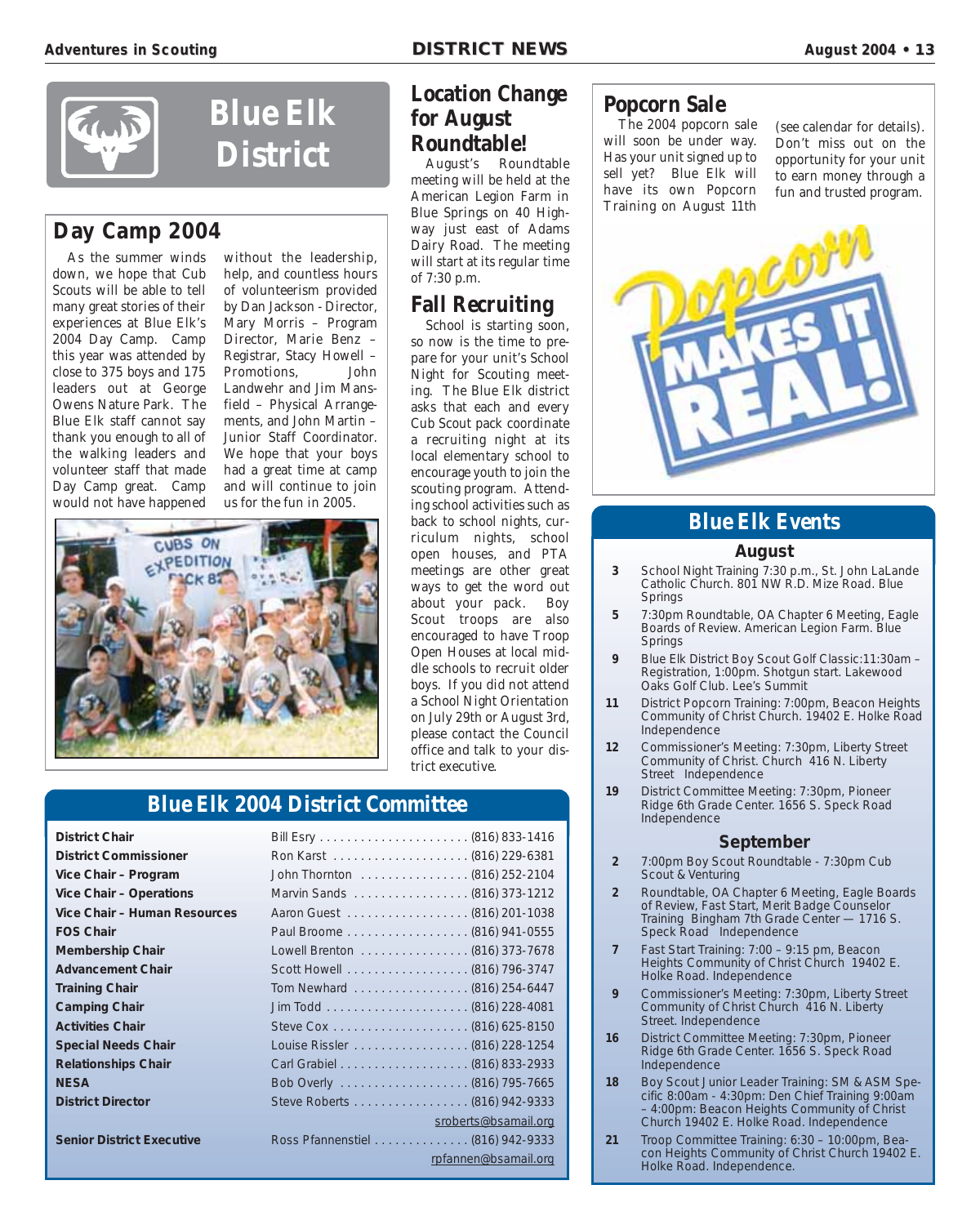

# **Trailhead District**

#### **2003 Quality District**

#### **Popcorn**

Popcorn sales begin on September 18th, so don't foget to have you unit signed up and ready to go! Unit commitment forms are available at Roundtables and the Council service center. Even if you have never participated in the sale before, it's not too late ot start earning money for your unit's activities. Also, even if only one den or patrol wishes to sell, thtat unit can still sign up. Do not miss out on this incredible fundraising opportunity! For details, Please contact **Pam Clark** at (913) 341-8731 or **Rob Gilkerson** at (816) 942-9333.

## **Fall Recruitment**

- It's that time of year again. It's time for our fall recruitment. Summer is winding down and everyone is heading back to school. Let's get our Scouting year started on the right foot.
- We have a great recognition this year for any boys who join in the fall. If your Pack has their recruitment night in August and has their applications turned in by the September roundtable, the new boys will receive a Chief's and Scouting tshirt. The same goes for

#### Packs who have their sign up night in September and get their applications turned in by the October roundtable. THIS IS THE ONLY WAY TO RECEIVE THIS RECOGNITION.

- By the August Roundtable, you will need to provide:
- The Fall Round-Up coordinator for your Pack • The Fall Round-Up flyer
- order form
- A possible date that a school visit can be made
- For questions or more information, please contact our Fall Round-Up Chairman **Peter Grassel** (913) 268-5469, or **Rob Gilkerson** at the Council Service Center.

#### **Annual Business Meeting**

On October 14, 2004 at 6:30 at Valley View United Methodist Church (95th and Antioch), Trailhead will hold it Annual Business Meeting. Elections of District Chair and Members-at-Large of the District Committee will take place at this time. All voting members of the District, including Chartered Organizational Representatives, are strongly encouraged to attend this very important meeting.

If you wish to nominate somebody to the District Committee, please send those to:

#### **Trailhead District Nominating Committee 10210 Holmes Road Kansas City, MO 64131**

Nominations may also be given, in writing to Rob Gilkerson. All nominations must be received in writing at least one month prior to the District Election for proper consideration.

#### **Training**

As the year gets going again, remember that there will be many opportunities for your current and all those new leaders to get the training they want and need in order to be successful Scout leaders. There will also be a feature training every month at the District Roundtable. Please remember for a current schedule of trainings to visit the Trailhead training webpage at www.hoac-bsa.org/thtraining.cfm. If you have a group of new leaders and would like to train them all together at a unit meeting please contact the Training Chair, **Pat Harvey** at (913) 642-4671. **REMEMBER, EVERY BOY DESERVES A TRAINED LEADER!!!**

#### **Camporee**

Every Cub Scout and Boy Scout is invited to the largest Trailhead event of the year. Lewis-Young Park, will be the setting for this great event scouts will get a chance to show off their camping and scout craft skills while having a great time! Mark your calendars for the weekend of October 15-17, 2004. You will not want to miss out, all registrations are due October

1, 2004. If you have questions about the event please contact the Camporee Chairman, **Lauren James**, at (913) 385- 3513.

#### **Trailhead Events**

#### **August**

- **5** Roundtable; 7:00 p.m. Church of the Resurection, 137th & Nall.
- **5** Eagle Scout Project Review, Order of the Arrow Chapter, Merit Badge Counselor Training; 7:00 p.m.
- **12** District Committee Meeting; 6:30 @ Valley View United Methodist
- **12** Commissioner Meeting; 7:30 p.m. @ Valley View United Methodist
- **19** Eagle Board of Review; 7:00 p.m. @ Latter-Day Saints Church 13025 Wornall

#### **September**

- **2** Roundtable; 7:00 p.m. Church of the Resurection, 137th & Nall
- **2** Eagle Scout Project Review, Order of the Arrow Chapter, Merit Badge Counselor Training; 7:00 p.m. Church of the Resurection, 137th & Nall.
- **9** District Committee Meeting; 6:30 @ Valley View United Methodist
- **9** Commissioner Meeting; 7:30 p.m. @ Valley View United Methodist
- **16** Eagle Board of Review; 7:00 p.m. @ Latter-Day Saints Church (13025 Wornall)
- **18** Troop Committee Challenge Training; 8:30 a.m. @ Village Presbyterian Education Center (99th & Mission Rd.)
- **18** Boy Scout Leader Training; 8:00 a.m. @ Village Presbyterian Education Center (99th & Mission Rd.)

# **Heart of America Council District Map**



## **2004 Trailhead District Committee Chairs**

| <b>District Chair</b>        |                                |
|------------------------------|--------------------------------|
| <b>District Commissioner</b> |                                |
| <b>Activities Chair</b>      | Dean Carlson (913) 681-2852    |
| <b>Membership Chair</b>      | Randy Monson (913) 491-1390    |
| <b>Advancement Chair</b>     |                                |
| <b>Camping Chair</b>         | Russ Lindsay  (913) 649-2956   |
| <b>Training Chair</b>        |                                |
| Venturing                    | Scott Worsham (913) 381-4082   |
| <b>Boy Scout Roundtable</b>  |                                |
| <b>Cub Scout Roundtable</b>  |                                |
| Day Camp Director            | Michelle Magee (913) 677-3647  |
| <b>District Executive</b>    | Rob Gilkerson (816) 569-4978   |
| <b>Council Website</b>       | www. HOAC-BSA.org              |
| <b>Trailhead Website</b>     | www.HOAC-BSA.org/Trailhead.cfm |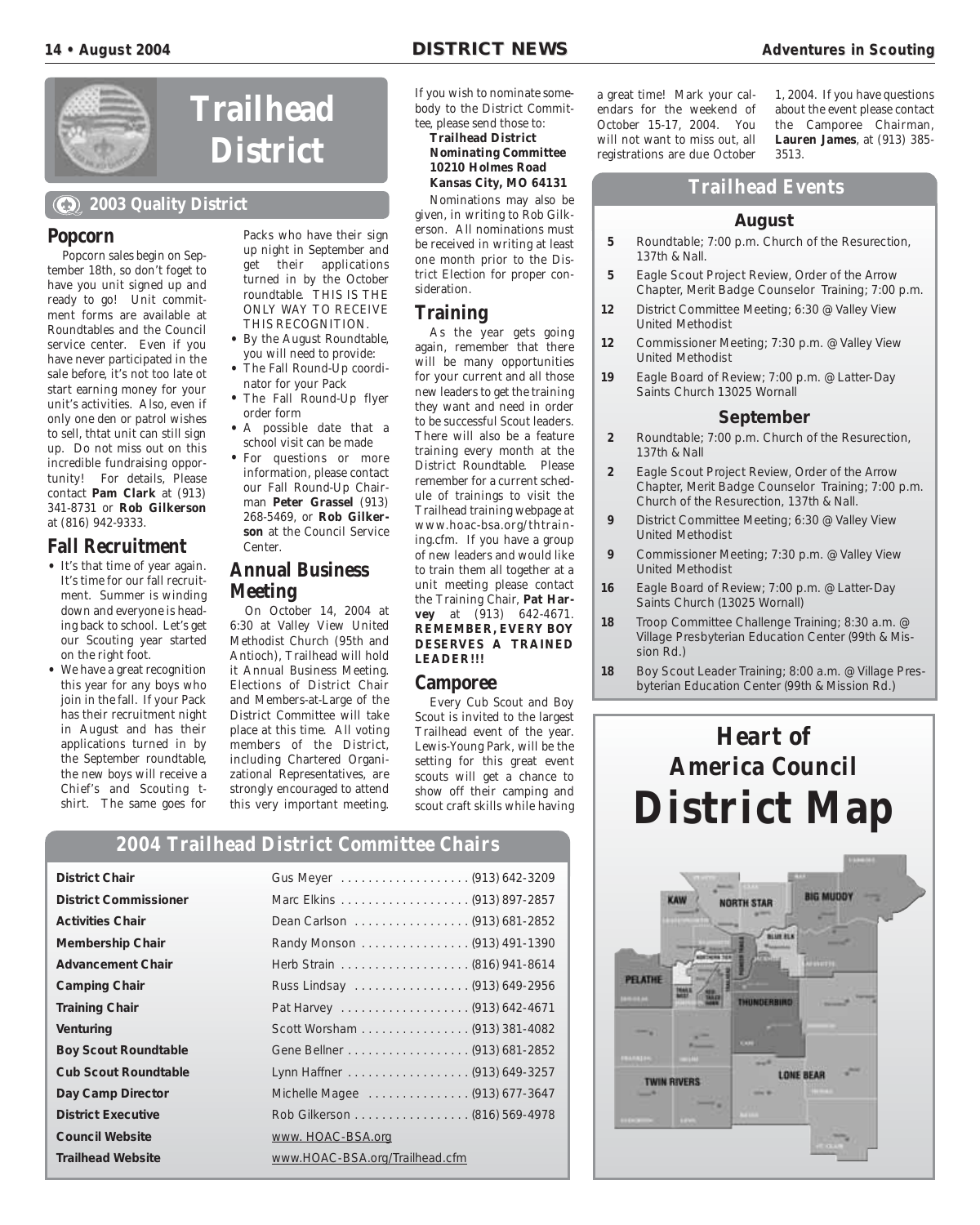

## **Spring and Fall Recruitment**

Now is the time to start planning your unit's recruitment for the fall. It is something that all units, packs and troops alike, should start working on so they can continue to grow and serve as many youth in their community as possible. Remember, every boy deserves a chance to be part of Scouting and you might be the unit to give him that chance. In every boy there lies the chance of being a business owner or baseball player, an astronaut or a President. We have the chance to let that boy make Scouting an important part of creating that community leader for years to come. For recruiting information, contact Cortland Bolles at 800.776.1110 or cbolles@bsamail.org. To help you get a handle on your units fall recruitment program, we will hold two School Night Trainings in August (locations to be determined):

5:30 PM

Ottawa; 7:00 PM

Paola; 7:00 PM

Church; 7:30 PM

PM Friday Check-in

Methodist Church; 6:30 PM

6:30 PM

PM

6:30 PM

**Twin Rivers District**

#### **School Night Training #1 – United Methodist Church, Ottawa; Tuesday, August 10; 7:00 – 8:00 PM**

**School Night Training #2 – United Methodist Church, Paola; Wednesday, August 11;**

## **7:00 – 8:00 PM**

Please make sure to get on these on your calendar. THESE TRAININGS ARE OPEN TO ALL UNIT LEAD-ERS OF ALL TYPES OF UNITS, PACKS, TROOPS AND CREWS!!

## **We Explored and Conquered!!!**

During the first week of June, the 106 boys of Twin Rivers District who attended Day Camp had a great time. From the BB gun range to the nature hike to the fishing hole and everything in between, the boys were busy all week long. There were some exciting activities including boat building and archery that everyone got to participate in.

Some highlights included a full family participation day to some exciting noontime surprises like an Old West Gun Demonstration and Drug Dog Training Exercises.

Special thanks goes to Mary Ann Hodgson, Day Camp Director, and Mike Shields, Day Camp Program Director, for their hard work in pulling things together and motivating the staff and walking leaders. The staff was awesome as always and had so much fun working with the Cub Scouts that they may have been more disappointed when things ended than the boys! Finally, the walking leaders deserve a lot of thanks from the boys for taking time out of their schedule to spend time with their children so they could go to Camp. Thanks to everyone for their dedication to Day Camp and their energy in making it so successful this year.

The boys had a ton of fun as you can see from these pic-

tures. These are just a few of the pictures and stories from Day Camp. You should make sure to ask your boys how much fun they had at Day Camp to really know how great it was. Don't forget to put Day Camp in your plans for next year either! Day Camp will be held from June 6-9. We are looking forward to seeing everyone there next year to have an even better time! It is a great chance to see your Cubs grow and have a good time! You can also share ideas on being successful within your Packs and enjoy the friendship of many parents and leaders just like yourself. If you want to be a part of this awesome time, contact **Cortland Bolles** at 800.776.1110 x118 or cbolles@bsamail.org.

## **Annual Business Meeting & Election**

On October 14, 2004 at 6:30 PM at Beethoven's Restaurant in Paola, Twin Rivers District will hold its Annual Business Meeting. Elections of District Chair and Members-at-Large of the District Committee will take place at this time. All voting members of the District, including Chartered Organization Representatives, are strongly encouraged to attend this very important meeting. If you wish to nominate somebody to the District Committee for any of these positions, please send those recommendations in writing to:

#### **Twin Rivers District Nominating Committee 10210 Holmes Road Kansas City, MO 64131**

Nominations may be given, in writing, to Richard Grant, Nominating Committee Chair, or Cortland Bolles. All nominations must be received in writing at least two (2) weeks prior to the District Election for proper consideration.

cbolles@bsamail.org



## **Twin Rivers 2004 District Committee Roster**

| <b>District Chairman:</b>                 | Mike Prothe 913.294.2111          |
|-------------------------------------------|-----------------------------------|
| <b>District Commissioner:</b>             | John Berton 785.242.8294          |
| <b>Activities Chair:</b>                  | Buddy Burris 785.867.3005         |
| <b>Advancement Chair:</b>                 | Curtis Gibson 913.898.4955        |
| <b>Camping Chair:</b>                     | Richard Grant 913.755.3941        |
| <b>Endowment Chair:</b>                   | Ken Weide 785.448.5560            |
| <b>Finance/Friends of Scouting Chair:</b> | Dana Crawford 913.757.4451        |
| <b>Membership Chair:</b>                  | Wendy Richardson 913.294.6660     |
| <b>Public Relations Chair:</b>            | Cleon Rickel  785.242.4700        |
| Roundtable Commissioner (Boy Scouts):     | Lynn Underwood 785.242.1264       |
| Roundtable Commissioners (Cub Scouts):    | Kathy Kierl 913.557.5869          |
|                                           | Pam Thompson 913.294.2344         |
| <b>Special Needs Coordinator:</b>         | Pam Thompson 913.294.2344         |
| <b>Training Co-Chairs:</b>                | Lawrence Dickinson  913.256.6809  |
|                                           | Pam Thompson 913.294.2344         |
| <b>Website Chair:</b>                     | Jim Burns 785.255.4388            |
| <b>District Executive:</b>                | Cortland Bolles 800.776.1110 x118 |

#### **18** Youth Protection Training, Ottawa; 8:30 AM

- **18** New Leader Essentials Training, Ottawa; 10:00 AM
- **18** Cub Leader Specific Training, Ottawa; 12:00 PM

**Twin Rivers Events**

**August 5** District Commissioner's Meeting, Greeley City Park;

 Roundtable/Fish Fry, Greeley City Park; 5:30 PM OA Chapter 4 Meeting, Greeley City Park; 5:30 PM Popcorn Training, Greeley City Park; 5:30 PM School Night Training, United Methodist Church,

**11** School Night Training, United Methodist Church,

**12** District Committee Meeting, Beethoven's, Paola;

**September 2** District Commissioner's Meeting, Paola United

**2** Roundtable, Paola United Methodist Church; 7:30

**2** OA Chapter 4 Meeting, Paola United Methodist

**9** District Committee Meeting, Beethoven's, Paola;

**17-19** Fall Camporee, Cedar Valley Reservoir, Garnett; 6:30

**HOAC and Twin Rivers District Information:** www.hoac-bsa.org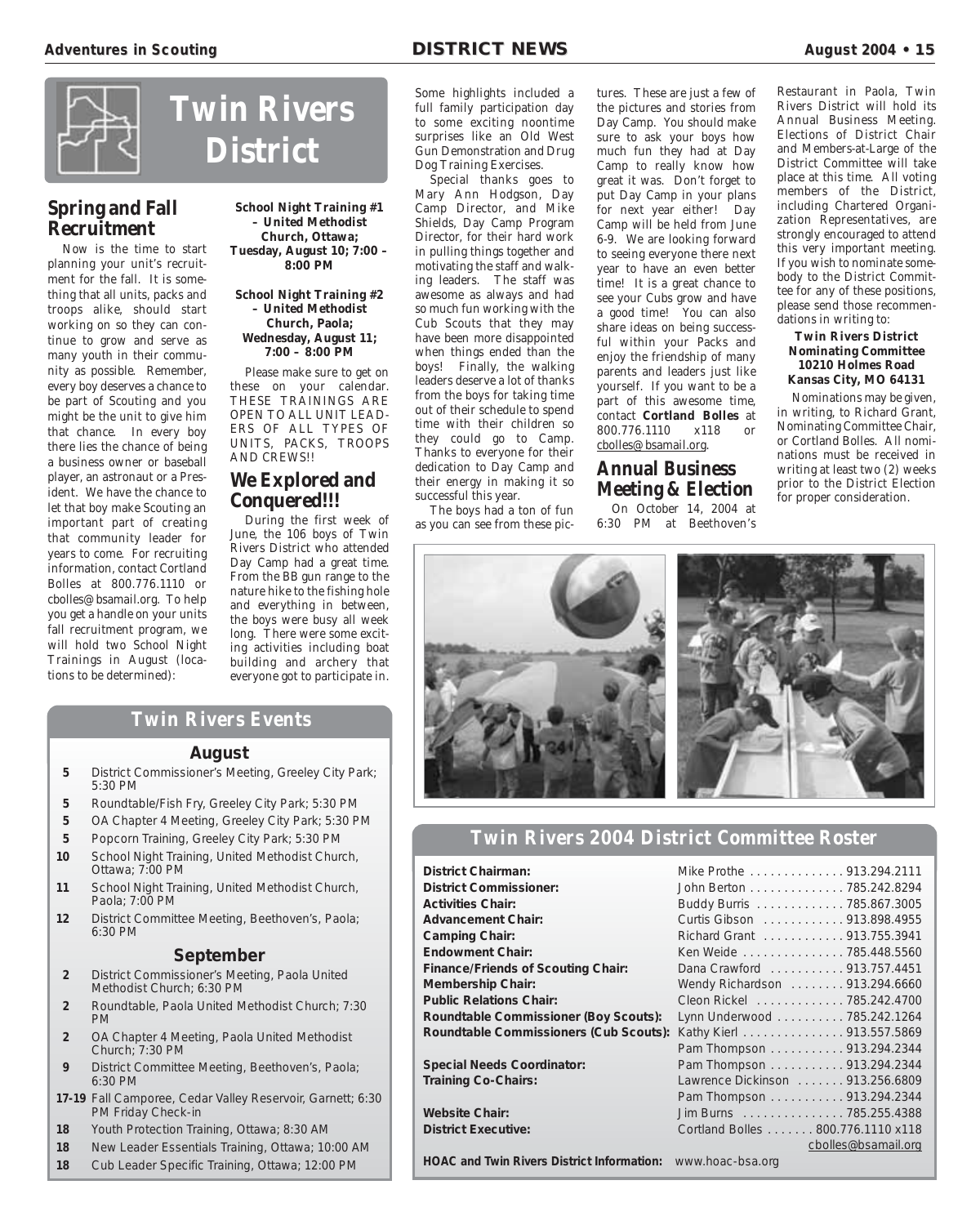

## **2004 Fall Recruitment**

On August 7th, 9:00 AM at Aldersgate United Methodist Church (15315 W 151st ST) the district will hold school training and we ask each Pack be represented. We will cover and handle all the materials needed to conduct a quality organized school night. The council will provide flyers, posters, new parent orientation guides, scripts, and the service of your district executive to visit schools and speak to the boys.

After your Cub Pack completes its successful school night please turn-in applications and fees in a timely<br>manner. Remember new Remember new scouts recruited in August and September will receive a free Kansas City Chiefs/Scouting t-shirt. To qualify your unit must turn-in applications and fees no later than the next month's roundtable. Again this year we will have additional turn-in nights at Pizza Hut on 12705 N. Murlen in Olathe. Those dates are 9/9 and 9/21 from 6:00 to 8:00 pm.

#### **District Annual Business Meeting**

The Red-Tailed Hawk District will conduct it's annual business meeting at which time the report of the nominating committee will be heard and election of officers will take place. All Chartered Organization Representatives and Members at Large are eligible to vote on the presented slate. The meeting will begin 6:45 PM on October 19th at Advent Lutheran Church, 11800 W 151st ST. Please send your nominations in writing to Red-Tailed Hawk Nominating Committee, 10210 Holmes Rd, Kansas City, MO 64131.

All nominations must be received two weeks prior to the Annual Business meeting.

#### **Every Boy Deserves a Trained Leader**

This Fall an estimated 550

new youth will join the Scouting program. Also numerous adult leaders will join as well, and they along with folks who have yet to taken training are strongly encouraged to do so. Leaders should begin with Fast Start and Youth Protection (both available online) then New Leader Essentials and Job Specific for the various programs/positions. Please reference this newsletter and the website about upcoming training oppurtunities.

## **"Cubs on Expedition," 2004 Day Camp was Outstanding**

The week of June 14th the district held Day Camp at Lewis-Young Park in Louisburg for 440 boys who had a fantastic time. They enjoyed activities including fishing, BBs, archery, slingshots, leatherwork, cooking, hiking, and much more. Some memorable highlights were a visit from NewsChopper 9 and Johnny Rowlands, Louisburg Fire Dept (which cooled everyone off), and various Mountain Men and Native American storytellers.

Day Camp would not be possible for the boys without all the hard work of numerous folks. Thanks to all the den chiefs, walking leaders, junior staff, staff, and special guests.

A huge thanks to this year's key staff who ensured we had a terrific camp and keep all of us on task.

#### Director: **Jeff Turner** Program Director: **Traci Symon**

Registrar: **Susan Lux**

## **Stay in the Loop of Communication**

Are you receiving all of the latest and greatest information regarding the Red-Tailed Hawk district and the Heart of America Council? There are many ways to keep informed and acquire current Scouting information. Please share the below communication avenues with the leaders

in your unit.

- RTH Email Group: To subscribe email Dave Weerts at
- bsaeagle75@yahoo.com • RTH District Website
- www.eagle-scout.org/RTH • HOAC Website:
- www.hoac-bsa.org • RTH Roundtable:
- Generally occurs the 1st Thursday of every month at College



#### **Red-Tailed Hawk Events**

#### **August**

- **5** Roundtable, 7:00 PM at Dick's Sporting Goods, 119th & Blackbob.
- **7** School Night Training, 9:00 AM at Aldersgate United Methodist.
- **12** Commissioners Meeting, 7:30 PM at MNU Library.
- **17** District Committee Meeting, 7:00 PM at Advent Lutheran Church.
- **19** Eagle Board of Reviews, 6:30 PM at St Thomas Apostalic Church.

#### **September**

- **2** Roundtable, 7:00 PM at College Church of the Nazarene, Family Life Center.
- **9** Commissioners Meeting, 7:30 PM at MNU Library.
- **14** District Committee Meeting, 7:00 PM at Advent Lutheran Church.
- **16** Eagle Board of Reviews, 6:30 PM at St Thomas Apostalic Church.
- **18** New Leader Essentials and Cub Leader Training, 8:30 AM at Olathe Christian Church.



## **2004 Red-Tailed Hawk District Committee Chairs**

**District Chairman District Commissioner District Vice-Chair District Training Chair District Camping Chair District Activities Chair District Membership Chair Boy Scout Roundtable Cub Scout Roundtable Venturing Roundtable Senior District Executive** 

| Ray Morrison 913 764-4107      |
|--------------------------------|
| Keith Sickendick 913 685-1870  |
| Jeff Wandtke 913 764-8413      |
|                                |
|                                |
| Nancy Chapman 913 829-0366     |
|                                |
| Dan Wohlford 913 768-7158      |
|                                |
| Jason Ballew 816 942-9333 x182 |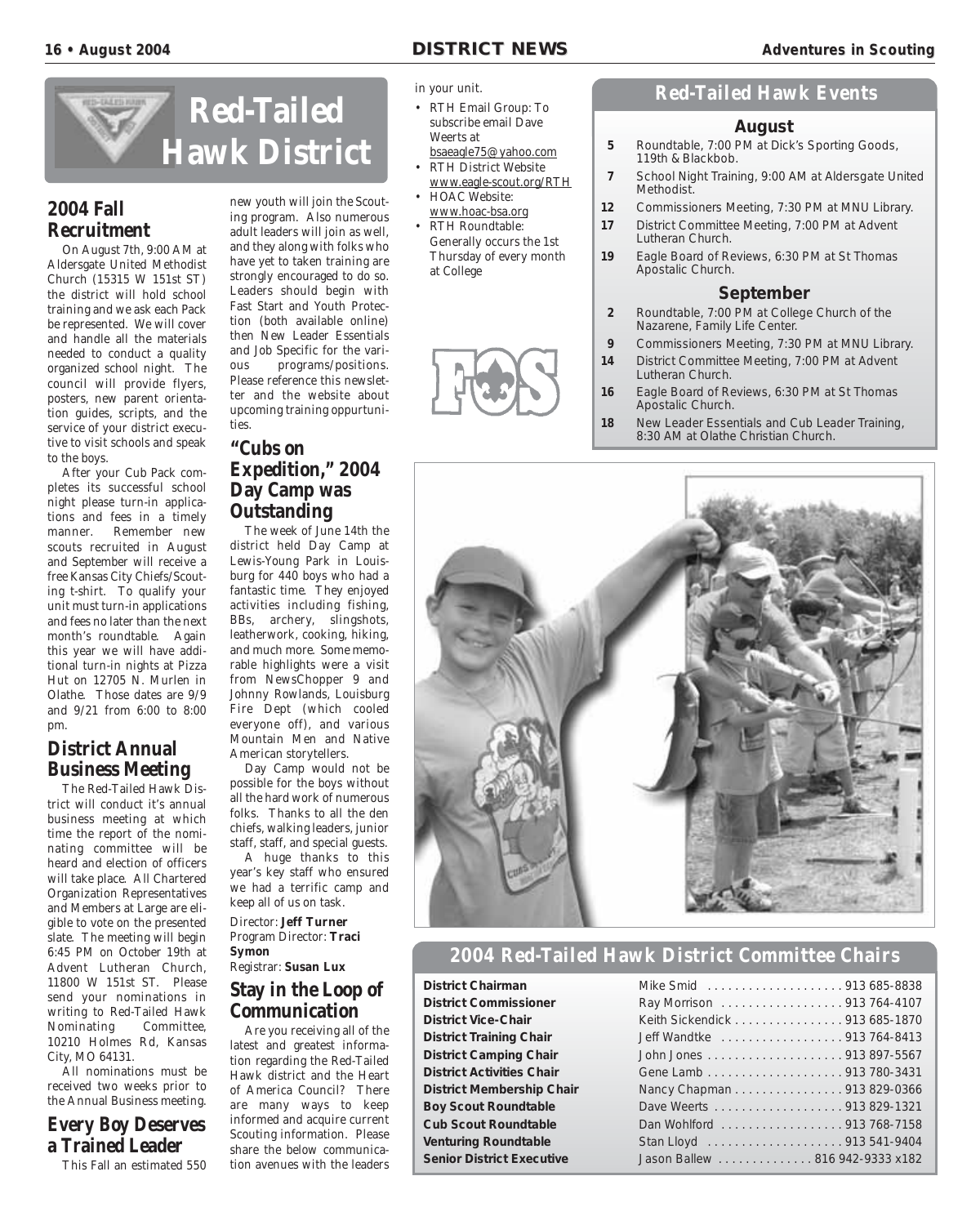

# **Thunderbird District**

#### **2003 Quality District**

#### **Day Camp 2004**

The Thunderbird District had a great cub scout day camp this year. Kay Duncan returned as camp director and Cyndi Troyer was this year's program director. Both of them did an outstanding job. Day camp was held out at James A Reed Memorial Wildlife Archery Range. It was a great site. The staff at James A Reed did a lot of work in getting prepared for us to be out there for the week. This year's theme was "A Cub Expedition." We had Smokey The Bear come out and visit us and tell us about fire safety in the forest. Then on Friday we had a very special guest come visit us. Johnny Rolands flew out in Newschopper 9. It was awesome to see him land and take off. If you missed out on the fun this year, plan to come out in 2005. We can't wait!

## **Training**

It is training season again. With the recruitment of all of the new leaders this month and the months to come, getting them trained is vital to the success of your pack or troop. All new leaders recruited will have their first training available at the Sep-

tember roundtable with New Leader Essentials being offered. Every effort should be made to get your new leaders to this training. There will be other trainings available in the next couple of months. Be sure to stop by the training table at roundtable or check out the council website for upcoming trainings. The website is www.hoac-bsa.org. Click on the districts tab, then on Thunderbird, and then on training. If you have training questions, contact your district executive for help. Also, if you cannot make any of the Thunderbird training dates, be sure to check the other districts dates and attend their training.

#### **Fall Recruitment**

The Back to School Night training will be held at the August roundtable at 7:30 pm. Every pack needs to be represented and have their fall recruitment membership chairman there. You will get your recruiting packet that will have the information that you need to have a successful fall recruitment. We will have the parent orientation guidebooks again this fall. T-shirts will once again be used as a recruitment tool. There is a new tool available for all new den leaders that are recruited this fall also. The "New Den Leader" kit is a packet of tools to help the new den leader to survive their first couple of months. A few of the included items will be program helps for the first three months, a fast start dvd, and other helpful tools. Be sure to see your district executive for any needs that you might have for this fall. We will be staying busy trying to get into the schools to do boy talks and printing and passing out flyers to help you recruit new boys.

## **Thunderbird District Annual Business Meeting and Elections**

The Thunderbird District will be holding its Annual Business meeting and elections on Thursday, October 14,2004. Election of the District Chairman, Vice-chairman, district commissioner, and Members at large for the district will be held at the Council Service Center at 7pm. If you would like to nominate someone for one of these positions, please submit your recommendation to:

#### **Thunderbird District Nominating Committee Chairman 10210 Holmes Rd Kansas City, MO 64131**

Nominations must be received two weeks prior to the meeting to be considered.

#### **Thunderbird Events**

#### **August**

- **3** District Roundtable 7:30 pm Hickman Mills High School 9010 Old Santa Fe Rd. Kansas City, MO.
- **3** Youth Protection Training- 7pm, Merit Badge Counselor Orientation & O.A. Chpt. 5 Mtg. 7:30pm.
- **10** District Commissioner Meeting. Council Service Center – 7pm.
- **12** District Committee Meeting. Council Service Center – 7pm.

#### **September**

- **7** District Roundtable 7:30 pm Hickman Mills High School 9010 Old Santa Fe Rd. Kansas City, MO.
- **7** Youth Protection Training- 7pm, Merit Badge Counselor Orientation & O.A. Chpt. 5 Mtg. 7:30pm.
- **7** New Leader Essentials-7pm Hickman Mills High School 9010 Old Santa Fe Rd. Kansas City, MO.
- **14** District Commissioner Meeting. Council Service Center – 7pm.
- **16** District Committee Meeting. Council Service Center – 7pm.
- **18** Scoutmaster/Asst. Scoutmaster Specific Training-7:30am-5pm. Red Bridge United Methodist Church. 636 East 117th Street.
- **25** New Leader Essentials- 8:30am-11am. St. Matthew Lutheran Church, 700 NE Chipman Rd., Lee's Summit, MO.
- **25** Cub Scout Leader Specific Training- 12 noon. St. Matthew Lutheran Church, 700 NE Chipman Rd., Lee's Summit, MO.



#### **2004 Thunderbird District Committee Chairs**

| Chairman                     | David Frantze 816-691-3181     |                        |
|------------------------------|--------------------------------|------------------------|
| Commissioner                 | Roger Mantony 816-537-4761     |                        |
| Vice-Chairman Program        | Myrna Frost 816-936-5268       |                        |
| <b>Vice-Chairman Support</b> |                                |                        |
| <b>Activities</b>            | Barbara Lalk 816-356-6963      |                        |
| Advancement                  |                                |                        |
| Camping                      | Larry Overfield 816-358-1022   |                        |
| Membership                   | Cindy Cone 816-318-0325        |                        |
| <b>Special Needs</b>         | Barbara Shaffer 816-763-3226   |                        |
| Training                     | Kelsie Clark 816-430-5654      |                        |
| <b>Relationships</b>         | Cindy Cone 816-318-0325        |                        |
| <b>District Director</b>     | Roger Hoyt rbhoyt@bsamail.org  |                        |
|                              |                                | 816-942-9333, ext 4946 |
| <b>Sr District Executive</b> | David Riker driker@bsamail.org |                        |
|                              |                                | 816-942-9333, ext 4974 |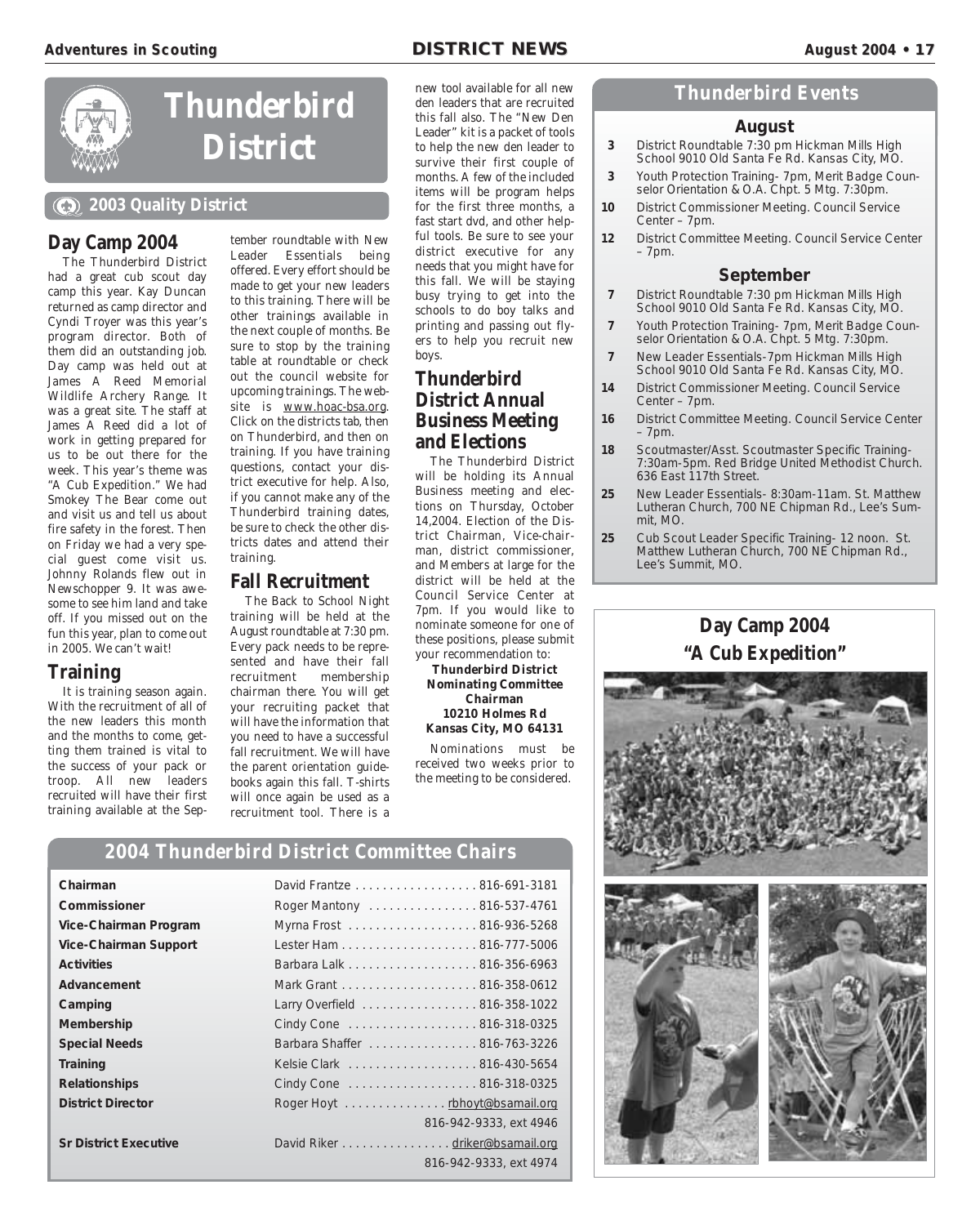**Kaw Events**

**August 5** Roundtable/OA Chapter Meeting 7:00 p.m. Hollis Center 11414 Kansas Ave, Kansas City, Kansas,

**12** District Committee/Commissioner Meeting 7:00 p.m. BPU Human Resources, 300 N. 65th St.,

**September 2** Roundtable/OA Chapter Meeting 7:00 p.m. Clark Middle School, 302 N. Bluegrass, Bonner Springs, KS

**2** District Committee/Commissioner Meeting 7:00 p.m. BPU Human Resources, 300 N. 65th St.,

**18** New Leader Essentials and Basic Leader Training (All adults in any program are welcome) **25** Outdoor Leader Skills Training. (Webelos Leaders



# **Kaw District**

#### **2003 Quality District**

#### **Roundtable**

The August Roundtable meeting will be held at the Hollis Center. We will be having a potluck and the District will provide the meat and the units can bring side dishes and deserts.

Directions: From Interstate 70, take the 110th exit (Exit 410) south one mile, and turn west on Kansas Ave "by the fire station". Take Kansas Ave. West 1 half mile, go down the hill. Road ends at Hollis. http://www.holliscenter.org.

## **Fall Round-Up**

If your Pack has not yet scheduled a recruiting night for this fall, please contact Fall Roundup Chair **Dan Hammond** 913 651-4885 or **Charles Vonderheid** 816- 942-9333 with a date as soon as possible.

#### **School Night**

Planning for Cub Scout Leaders is Tuesday August 10th at 7:00 p.m. at St. Martin Lutheran Church Hwy 7 and Hollingsworth Rd. in Lansing. School Night is the single most important event of the year for Scouting. It is the lifeblood of the organization.

Planning for a successful School Night in August and September needs to start now. Anything this important needs to be well organized. Every pack needs to be represented at this meeting.

#### **Fall Camporee October 14-16, 2004**

CAMPING – COOKING – ROPE SKILLS- FIREBUILD-ING – HIKING – ORIEN-

TEERING -CAMP FIRE SKITS and MORE. Contact : **Dan Hammond** 913-651-4885 for more information.

## **How do I Keep my older boys involved in Scouting?**

Are you a Scoutmaster who has said that? Then Venturing is for you. Venturing is Scouting's program for young men and women who are 14 (and have completed the eighth grade) through 20 years of age. Venturing is based on a unique and dynamic relationship between youth, adult leader, and organizations in their communities.

Venturing crews can spe-

## **Why Sell Popcorn?**

#### **Here are Ten reasons.**

- **10.**Pay for your whole year's Scouting program with just one popcorn sale.
- **9.** Cover all your Unit's activities and supplies with the commission you get from popcorn.
- **8.** Get more parents excited by eliminating their out-ofpocket expenses.
- **7.** Save time by managing the sale online -- no paperwork. Increase your Council and Unit income -- 70% stays local.
- **6.** Boost a boy's future Scouts can qualify for Trail's End Scholarships for college or other post high school education by selling popcorn. Check with your Council for more details.
- **5.** Attend the next Jamboree and have it paid for.
- **4.** Teach boys how great it feels to earn their own way.
- **3.** Help your Scouts strike gold -- top sellers can win great prizes from the
- **2.** National Trail's End Prize Program. Check with your Council for more details.
- **1.** Plan your entire year, budget all the costs, and raise the money you need in the fall.

To sign up to sell popcorn please contact: Jim Cavender 913-299-1112 or Marvin Clay 816-942-9333.

cialize in a variety of avocation or interests. Venturing programs are developed around six experience areas of emphasis. These experience areas include: Citizenship. Leadership, Fitness, Social, Outdoor and Service.

Venturing crews can open up opportunities for your boys. For your no-obligation consultation please contact **Charles Vonderheid** 816- 942-9333.

#### **Kaw District Annual Election**

The Annual Election will be held on October 13th, 2004. Those who are eligible to vote are registered chartered organization representatives and district members at large. For information about the district election process please contact **Charles Vonderheid** 816- 942-9333 ext 149.

#### **Leader Training**

September 18th, St. Martin Lutheran Church, Hwy. 7 and Hollingsworth Rd.

Cub Scout Leader Specific Training, Boy Scout Leader Specific Training and Venturing Leader Specific Training will be offered. EVERY Parent and registered leader is welcome. For more information please contact **Sharon Thebo** 913-287-2278 or **Greg Carpenter** 816-760-7975.

#### **A Scout is Reverent Religious Awards Program**

How Do We Get Started on These Programs?

Youth members must obtain the specific booklet for their religion.



The youth member needs to complete the requirements, obtain the proper signatures, and follow the instructions to order the emblem.

For more information contact **Ray Thebo** 913-287-2278.



**Thank you to Daryl Garrison and all the Kidzone staff for a great awards banquet.**

## **Kaw 2004 District Committee**

| <b>District Chairman:</b>        | Doug Spangler 913-441-3707              |
|----------------------------------|-----------------------------------------|
| <b>District Commissioner</b>     | Susan Rodgers 913-351-1470              |
| <b>Cub Scout Round Table</b>     | Sharon Thebo 913-287-2278               |
| <b>Boy Scout Round Table</b>     | Shawn Mullen 913 651-4550               |
| <b>District Training Chair</b>   | Greg Carpenter 816-760-7975             |
| <b>Boy Scout Training Chair</b>  | Rick Lockwood 913-785-3555              |
| <b>Youth Protection Training</b> | Nancy Henre 913-369-3736                |
| <b>Membership Chair</b>          | Dan Hammond 913-651-4885                |
| <b>Activities Chair</b>          |                                         |
| <b>Camping Chair</b>             |                                         |
| <b>Advancement Chair</b>         | Sharlet Untereiner 913-651-3436         |
| <b>Relationships Chair</b>       |                                         |
| <b>District Director</b>         | Charles Vonderheid 816-942-9333 ext 149 |
|                                  | cvonderh@bsamail.org                    |
| <b>Sr. District Executive</b>    | Marvin Clay 816-942-9333 ext 165        |
|                                  | mclay@bsamail.org                       |
| <b>Sr. District Executive</b>    | Dusty Boatright 816-942-9333 ext 167    |
|                                  | dboatrig@bsamail.org                    |

# gram.

and all Boy Scout Leaders)

66111 Pot Luck dinner.

Kansas City, KS

Kansas City, KS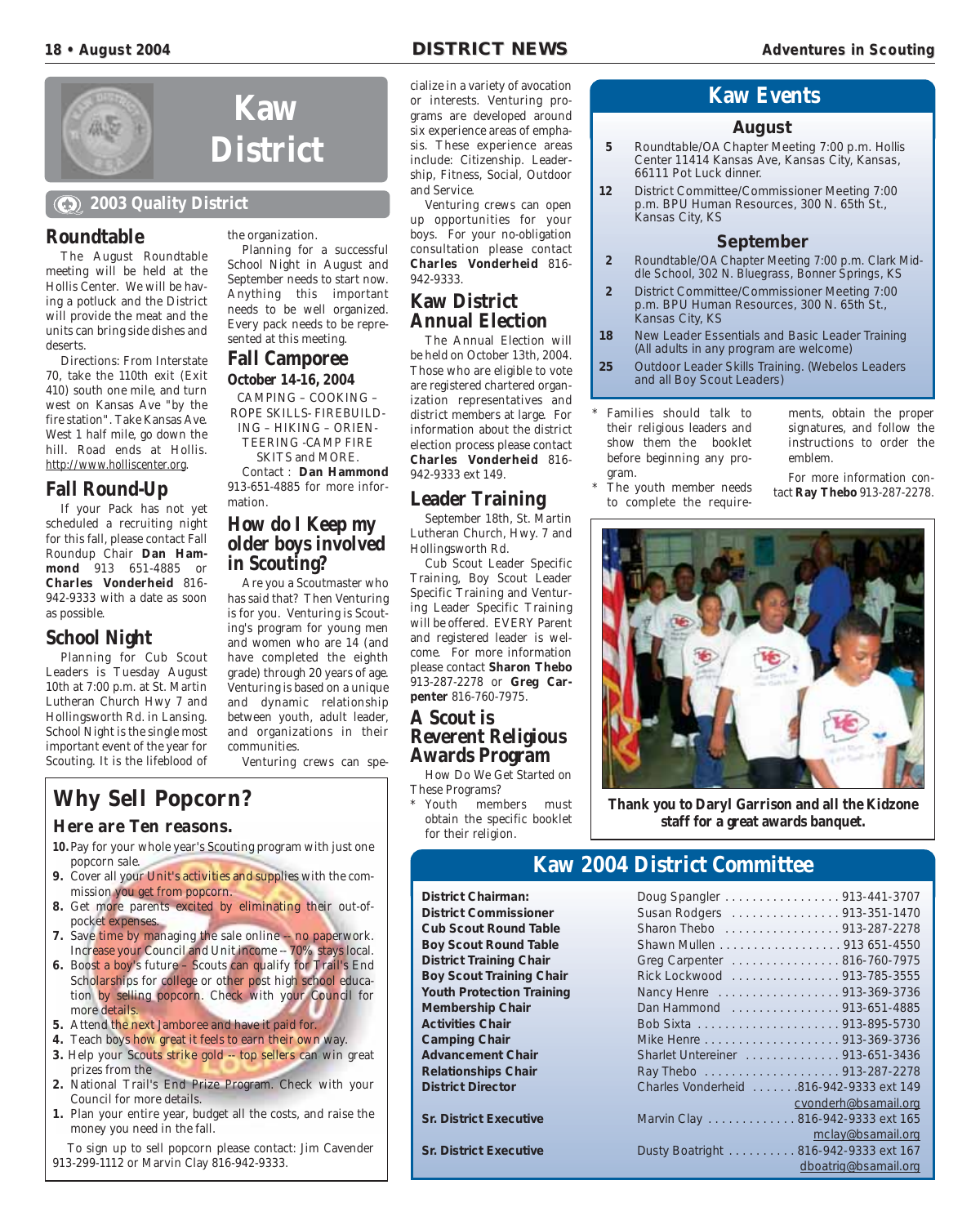

## **Fall Recruiting**

It's that time of year again! Once again the fall will be upon us and once again it will be time for school nights and open houses in our units. If you think back to when you first got started in scouting, it was probably at a school night. On August 3rd there will be a school night training held at the district roundtable in Lexington. The meeting starts at 7:30 and will provide your unit with all of the literature and information needed to put on a successful recruitment. Please make sure that all key pack leadership is in attendance. Recruitment brings both new youth and new leaders to your unit; both of which are the life's blood of any unit.

#### **Fall Camporee**

This year's District fall camporee will be hosted by troop 611 of the Moose lodge in Lexington on October 9th and 10th. The theme this year will be that of Pioneers on the Wagon train. Be sure to attend the August and September Roundtables to get more information or contact **Bob Brooks** at 259-6278 or

**Big Muddy District**

**Donita Cochran** at 259-2492.

## **Klondike Derby**

This year troop 324 of Richmond will be hosting the District's Klondike Derby. As of now there has not been a date set, but, be sure to attend upcoming Roundtables for dates and information!

## **Cub Scout Day Camp**

This years Day Camp was one to remember! Although it rained every day and the wind was less then cooperative, spirits stayed high and fun was had by all! A big thank you needs to go out to Jesse Woods, Allen Boydsten, and the entire Day Camp staff. Without their time and dedication, Day Camp would not be possible.

#### **A New Sachem!**

Congratulations to Darrell Underwood of Troop 324 in Richmond on being elevated to the Additional Responsibility of a Sachem in the Tribe of Mic-O-Say! Darrell has been a devoted leader for the last several years holding such Scouting positions as Cub Master, Scout Master, and Currently



as District Boy Scout Round Table Commissioner. Darrell recently served as the BB gun range director at Cub Scout Day Camp. Darrell started his Scouting career in the Pony Express Council and became a member of the tribe at Camp Geiger in St. Joseph, MO. Darrell is an Eagle Scout as well as his two son. Congratulations Darrell!



## **Big Muddy Events**

#### **August**

- **1** Roundtable/School night Training; 7:30 pm Lexington United Methodist Church
- **2** District Committee Meeting; 7:30 pm, Sprint Warehouse, Lexington

#### **September**

- **1** District Committee Meeting; 7:30 pm, Sprint Warehouse, Lexington
- **7** Roundtable; 7:30 pm, Lexington United Methodist Church
- **8** Commissioner's Meeting; 7:30 pm, Martens Home, Richmond







**Fishing at Day Camp Troops 611 and 318 at the 75th Anniversary Celebration in Osceola**

## **Big Muddy 2004 District Committee**

**District Chair Vice Chair District Commissioner District Membership District Advancement District Activities Boy Scout Training Cub Scout Training FOS Chairman Relationships Chairman Camping Chairman Nominating Charman** 

| Louis Mautino 660-259-2736   |  |
|------------------------------|--|
| Larry Maxwell 816-776-6003   |  |
| Mac Rogers 816-520-4152      |  |
| John Dickson 816-470-2337    |  |
| Kyle Kolkemeyer 816-838-2466 |  |
|                              |  |
| Mary Martens 816-776-6003    |  |
| Jim Winningham 660-259-4725  |  |
| Keith Dorsch 816-240-8394    |  |
|                              |  |
| Tom Hodson 816-240-8472      |  |
|                              |  |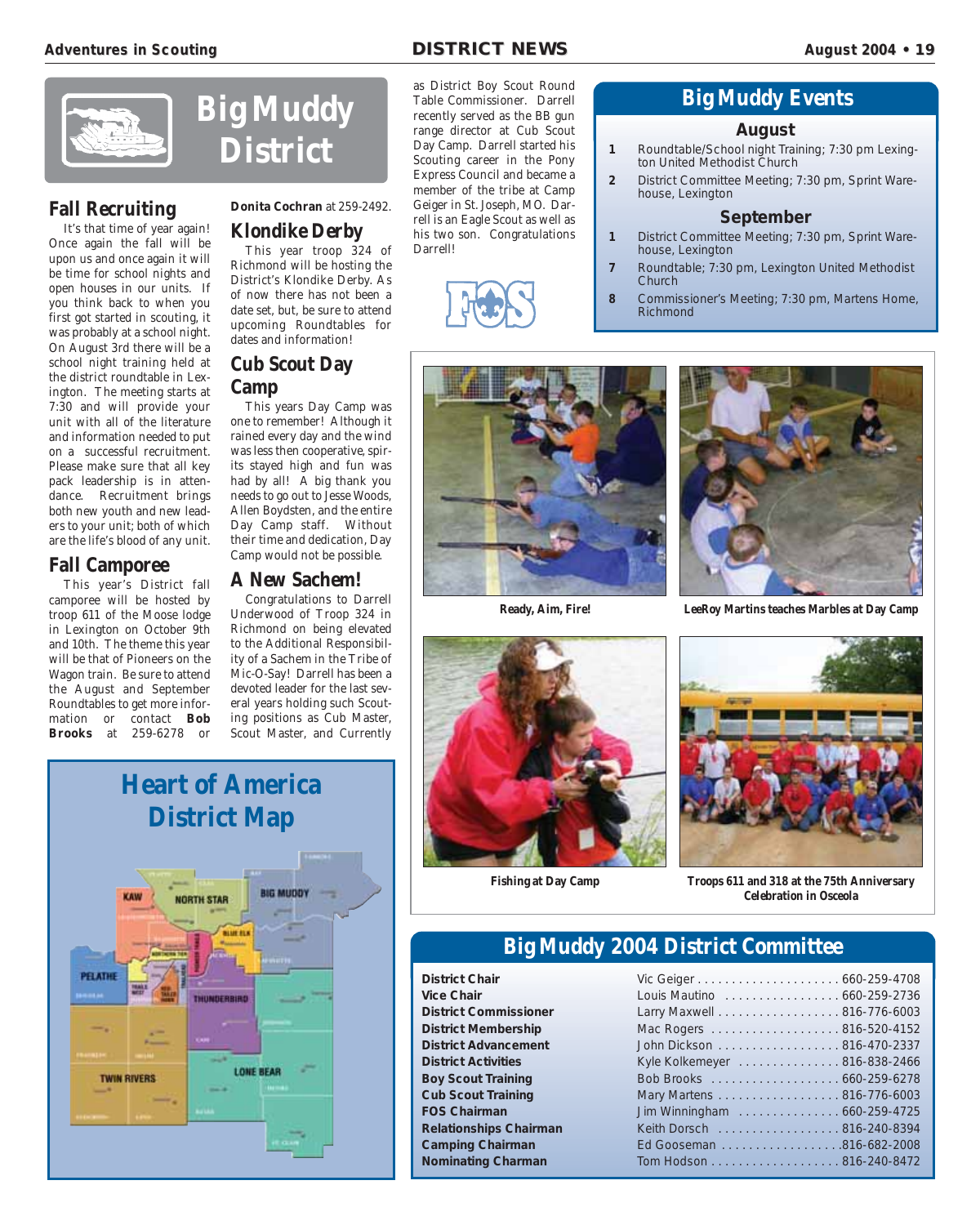

## **Spirit Trail**

At the June 12th Tribe of Mic-O-Say 75th Anniversary the new Spirit Trail was introduced to Tribesman, thanks to the hard work of so many Pelathe Scouters. Leading the cause was District Commissioner Jim Peterson, and his team of artists and construction/assembly volunteers. Jim's team included Artists: Dennis Maygers, Dennis Christilles, Audrey Taylor, Construction/Assembly: George Vogel, Keith Wood, Mark Avila, Andrew Avila, Deb Vannicola, Annelee Marsh, Scott Braden, Tom Sheely, Tom Gore, Bob Gibler, Glen Jackson, and Dean Chapman. Thank you all!

#### **Fall Recruitment**

On July 20th most of Cub Scout Packs received training on some great fall recruiting ideas and best methods. They left with a program to deliver back to their units to help conduct a successful School Night to Join Scouting, as well as new parent orientation guides, and Den Leader Survival kits.

Each Pack will organize a School Night in their schools and invite new boys to join the Scouting adventure. They will be supported with information flyers and Boy Talks given to the boys at school to encourage them to attend the units meeting.

As you can see in our quest to be a Quality District in 2004, we need to recruit 285 new Cub Scouts this year. If you are not already involved in a Packs Fall Recruitment process, please get involved, your help is needed. Boy Scouting volunteers have a lot of experience to offer, and it

# **Pelathe District**

might be helpful to your Troop to build a helping relationship with one of our Cub Scout Packs. Please find a way to get involved in the Fall Cub Scout Recruitment Process.

## **Webelos Graduation Weekend**

Thanks to Mike and Ralena McCurdy and their team of volunteers for an excellent WGW, held at Camp Bromelsick on May 7-9. Mike and Ralena were assisted by 47 other volunteers from Troops 52, 55, 59, 60, 61, and 64, Crew 2052, and Packs 3052 and 3059. Together these WGW volunteers logged 522 Community Service Hours. Wow!!

Attending this years WGW were 55 1st year Webelos, 39 2nd year's, and 90 adult leaders. Wow, again!

Webelos Scouts attending the event earned many achievements among them are: Webelos Badge requirement # 6-Plan and lead a flag ceremony in your den that includes the U.S. flag. Arrow of Light Badge requirement # 5-Participate in a Webelos overnight campout or day hike. As well as Achievements for Aquanaut – 6 , 7; Artist – 2; Craftsman – 4-1 item, 1; Fitness – Parts of 2 & 3; Outdoorsman – 2, 3, 6, 7 , 8; Readyman – 1, 3, 4 , 5, 6 , 12; and Showman – 4. Wow, one more time!

#### **District Committee Update**

Beginning with the August 19th District Committee Members Training the Committee will meet at a new location, Bishop Seabury Academy.

## **Quality District/ Membership Update**

Pelathe was last a Quality District by National standards in 2001, and in order to be one again in 2004 we must meet the below membership goals.

|                   | <b>Current</b> | QD Goal | <b>Difference</b> |
|-------------------|----------------|---------|-------------------|
| <b>Cub Scouts</b> | 614            | 899     | 285               |
| <b>Boy Scouts</b> | 374            | 423     | 49                |
| <b>Venture's</b>  | 151            | 162     | 11                |
|                   |                |         |                   |

The Pelathe District would like to thank long time Scouter Phil Struble for the many years he offered his office building, Land Plan Engineering, to the District Committee Meeting. Land Plan will continue to play host to many local Scouting meetings, and our appreciation to Phil is great.

The Committee is moving to a new location in order to accommodate a new format. After the August training, the monthly meetings will alternate, with the September date being available to all of our District Committees to have a predetermined meeting place and time. The September meeting will start with a joint opening with all Committee Members together to receive important monthly information, and then the group will break apart in to separate meeting rooms to hold individual Committee meetings.

#### **Pelathe Events**

#### **August**

- **5** Roundtable, First Baptist Church, 1330 Kasold, 7:00 PM, All Scouting Volunteers are encouraged to attend.
- **5** Commissioners Meeting, Same location as Roundtable, Come help our units succeed.
- **16** John Hadl Boy Scout Golf Classic, Lawrence Country Club, 12:30 PM.
- **19** District Committee and Sub-Committee Members Training, Bishop Seabury Academy, 4120 Clinton Parkway, 7:00 PM.

#### **September**

- **2** Roundtable and Commissioners Meeting, First Baptist Church, 1330 Kasold, 7:00 PM.
- **17-19** Webelos Woods, Camp Bromelsick, Camp Friday night, main events on Saturday, break camp on Sunday
- **23** District Committees Meeting, Bishop Seabury Academy, 4120 Clinton Parkway, 7:00 PM

The Committees will meet in this format again in November, January, and so on. The alternate monthly

meetings, December, February, etc, will hold the same

format as our current meetings do, with the Chairs of each committee together to coordinate their information to the other Committee Chairs.

## **2004 Pelathe District Committee Chairs**

| District Chairman            |  |
|------------------------------|--|
| Vice Chairman                |  |
| <b>District Commissioner</b> |  |
| Advancement                  |  |
| Activities                   |  |
| Camping                      |  |
| Training                     |  |
| Membership/Relationships     |  |
| Communications               |  |
| <b>NESA</b>                  |  |
| Roundtable                   |  |
| <b>Bromelsick/Venturing</b>  |  |
| <b>District Executive</b>    |  |
|                              |  |

| <b>District Chairman</b>        |                               |
|---------------------------------|-------------------------------|
| <b>Vice Chairman</b>            |                               |
| <b>District Commissioner</b>    |                               |
| Advancement                     |                               |
| <b>Activities</b>               | Mike McCurdy (785) 542-3050   |
| Camping                         |                               |
| Training                        |                               |
| <b>Membership/Relationships</b> |                               |
| <b>Communications</b>           | Dave Berkowitz (785) 841-7247 |
| <b>NESA</b>                     | Allen Wiechert (785) 842-5467 |
| Roundtable                      | Annelee Marsh (785) 843-5521  |
| <b>Bromelsick/Venturing</b>     |                               |
| <b>District Executive</b>       |                               |

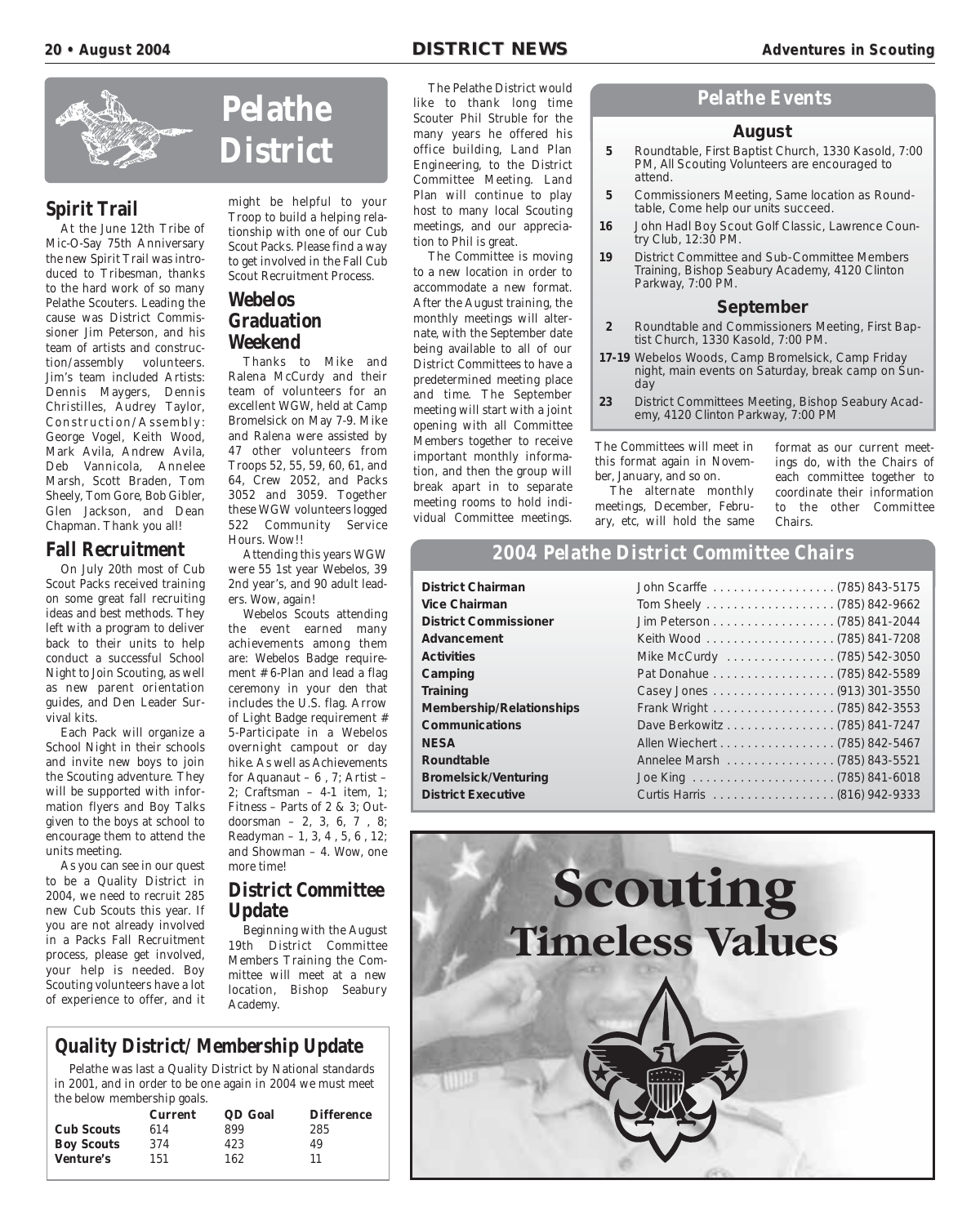#### **Adventur Adventures in Scouting es in Scouting DISTRICT NEWS DISTRICT NEWS August 2004 August 2004• 21**



# **Pioneer Trails District**

#### **2003 Quality District**

## **Adult Leader Training**

**EVERY SCOUT DESERVES A TRAINED LEADER!** Cub Scout and Boy Scout Fast Start Trainings are offered at the monthly roundtables. The training gives new leaders the basic skills and fundamentals needed to successfully provide quality programs to each unit. If you or anyone in your unit is a new leader, please contact **Norman Kahn**, Pioneer Trails Training Chairman at (H) 913-341- 4792 or 913-906-6000.

## **Annual Business Meeting & Election**

The Pioneer Trails District will be holding its Annual Business Meeting and Election on Tuesday, October 19 at the VFW Headquarters located on the 3400 block of Broadway. The meeting and election will be held in conjunction with the District Committee Meeting and will begin promptly at 7:30 p.m. The elections are held for District Chairman, District Vice-Chairman and Members-at-Large.

If you would like to nominate someone for one of the positions, please send your recommendations to:

#### **Pioneer Trails District Nominating Committee Chairman 10210 Holmes Road Kansas City, MO 64131**

Nominations MUST be received in writing at least two weeks prior to District Election to be considered.

#### **Camporee 2004**

Don't miss out! This year's Camporee will be held October 15th -17th at Blue & Grey Park, located seven miles South of I-70 and North of U.S. Highway 50 on Buckner-Tarsney Rd. This year's theme is Traders Of The Lost Arts. The activities will consist of the Bead-Barter game and focus on completing outdoor oriented merit badge

requirements. In addition, games and prizes will entertain leaders and scouts through the day. For more information contact: **Michael Grimaldi** today at 816-363- 7949. Initial Sign-up will be at August Roundtable.

#### **Cubs Scout Day Camp**

Don't miss it again! Day Camp 2004 was a BLAST! The kids were hyped throughout the day as they went from activity to activity. Lisa Kessler out-did herself this year and you could see it in every facet of the event. On behalf of the scouters, their parents, and the HOAC, we give our THANKS to everyone who volunteered. If it weren't for these people, then we would not have had such a phenomenal event. We also would like to thank Knotts Elementary for hosting the event for another year. If your scouts missed the event, please make it a point for your scouts to go to Day Camp yearly. If you are interested in volunteering for the 2005-Day Camp, please call **LaVar Lard** at 816-942-9333, Ext. 147.

## **Recruit A Cub This Fall**

The fall season is now up to bat. The Kindergarteners of last year can now be the Cubs of this coming year. Our Cub recruitment efforts should include first through fifth grade boys. If you need some assistance, feel free to call on your District Executives, Brian, Matt, and LaVar, who are there to assist your recruitment needs. To contact your District Executives call: 816-942-9333. Remember, the best time of the year to recruit youth is NOW and FOREVER.

#### **Family Friends of Scouting**

CONGRATULATIONS! We have reached 100% of our Friends of Scouting goal. It is now our duty to meet those

pledges by either paying on them monthly, quarterly, or with a one-time payment by the end of 2004. But don't stop there; sign up early for your Friends of Scouting presentation, which are usually held during Blue & Gold or well populated events that includes the parents of the scouts. Lets keep the tradition going in 2005 and give back to scouting.

A special THANK YOU Steve Livingston and Morgan Orlander for making this possible. They put it in overdrive to ensure that the family and community campaigns achieved their goals for the 2004 FOS campaign.

## **School Night Orientation**

How can I increase Cub retention? What should be my best recruitment effort? If you are ready and willing to recruit more scouts into your

#### **Pioneer Trails Events**

#### **August**

- **5** District Commissioners Meeting 6:30 p.m. Central United Methodist.
- **5** Roundtable 7:30 p.m. Central United Methodist.
- **10** School Night Orientation 7:00 p.m. H. J.'s (Meyer & Wornall).
- **17** District Committee Meeting 7:30 p.m., VFW Headquarters, 3400 Broadway.

#### **September**

- **2** Roundtable 7:30 p.m. Central United Methodist.
- **2** District Commissioners Meeting 6:30 p.m. Central United Methodist.
- **18** District Training TBA(Super Saturday).
- **21** District Committee Meeting 7:30 p.m. VFW Headquarters, 3400 Broadway.

program, then attend our school night orientation at H. J.'s on Tuesday, August 10th from 7-9 p.m. School night orientation is designed to provide units with the tools and the knowledge needed to successfully recruit kids and increase unit membership. If your unit is interested in recruiting from a specific school then this is the thing to prepare you. All units are invited and the Pioneer Trails District Executives are always willing to assist you in your recruitment efforts.

## **2004 Pioneer Trails District Committee**

**District Chairman: District Vice-Chairman: District Commissioner: Advancement Chairman: Activities Chairman: Camping Chairman: Membership Chairman: Mic-O-Say Memorial: Public Relations Director: Relationships Chairman: Special Needs Chairman: Training Chairman: District Director: District Executive: District Executive:** 

| Dennis Cross (H) 816-444-7989           |  |
|-----------------------------------------|--|
| Fred DeFeo (H) 816-942-0675             |  |
| Jim Bernard Jr. (H) 913-385-7088        |  |
| Bill Tabolsky (H) 913-791-8141          |  |
| Michael Grimaldi (H) 816-363-7949       |  |
|                                         |  |
|                                         |  |
| Don O'Neal (H) 816-925-6567             |  |
| Carol DeFeo (H) 816-942-0675            |  |
|                                         |  |
| Carole Gaither (H) 816-523-5380         |  |
| Norman Kahn (H) 913-341-4792            |  |
| Matt Gettys (H) 816-942-9333, ext. 171  |  |
| Brian Tobler (H) 816-942-9333, ext. 185 |  |
| LaVar Lard (H) 816-942-9333, ext. 147   |  |

**Summer Programs** At the Kansas City Zoo

#### Nocturnal Safari --Secret of the Ammut An overnight outdoor camping experience for groups and families!

Thousands of years ago, intrepid Egyptian explorers traveled hundreds of miles down the longest river in the world -- the Nile. Join a team of archeologists and researchersas we study the three animals the Egyptians feared the most - Hippos, Lions and Crocodiles -- and explore a newly discovered dig site in the Kibale National Forest in Africa. And the best part is, you can join in the adventure without ever leaving Kansas City!

Program includes dinner, S'mores around the campfire, and continental breakfast in the morning.

Cost: Friday Nights: FOTZ Members: \$40, Non-FOTZ: \$45 Saturday Nights: FOTZ: \$50, Non-FOTZ: \$55

For dates, times, and to Register, visit our website at www.kansascityzoo.org or call the Education Hotline at 816-513-5723.



Also, be sure to check out our various summer day camp programs!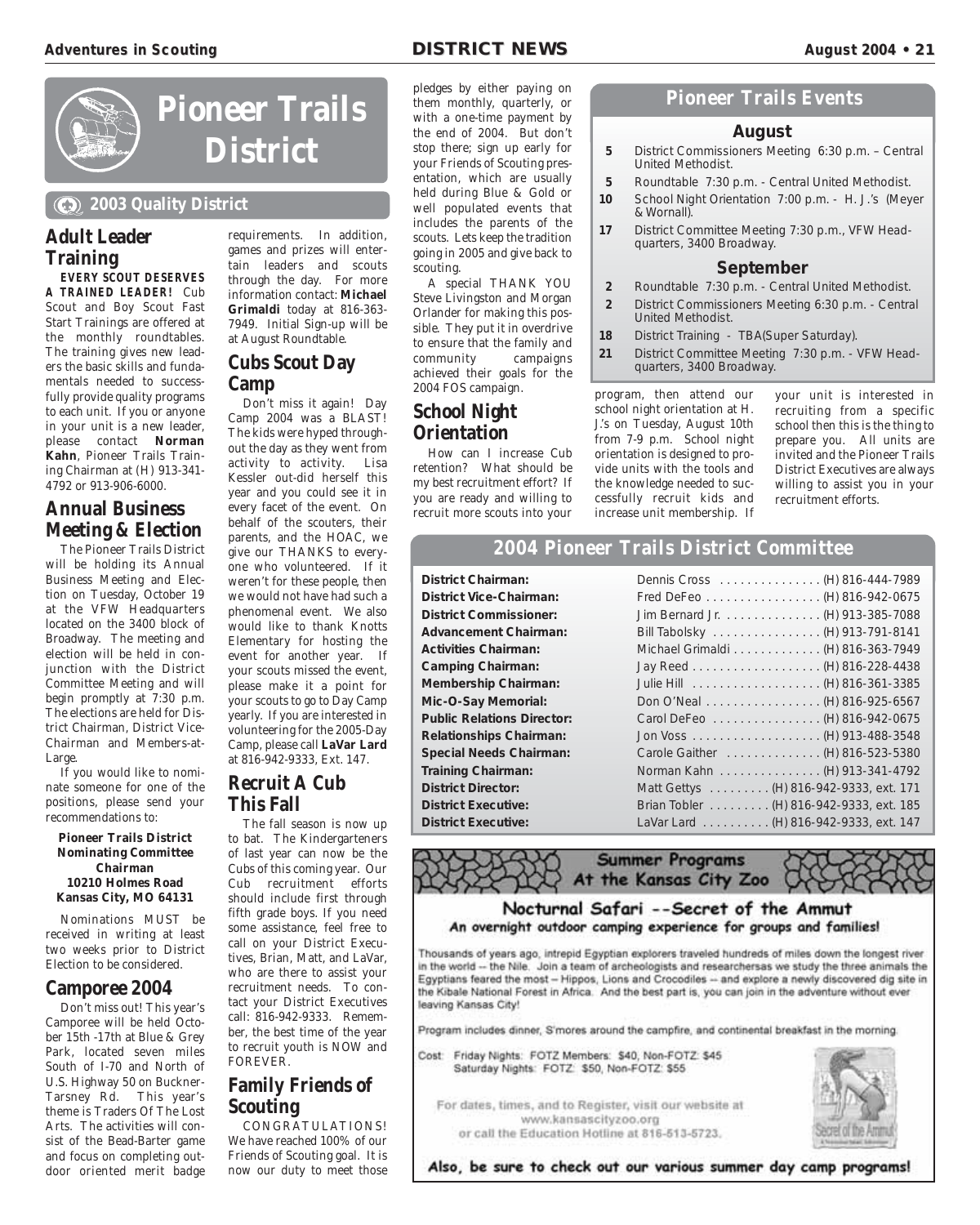

## **Congratulations!**

The following Scouters were awarded the Scouter of the Month for outstanding service to the District:

- **Bob Hurley** of Troop 393 (April)
- **Tim Morales** of Troop 261 (May)
- **Auggie Sprung** of Troop 395 (June)

Congratulations and thank you for all you do for the Scouts of your units, your North Star District, and your Council!!

## **Upcoming Training**

Monthly training opportunities at each month's Roundtable include Youth Protection, New Leader Essentials and Merit Badge Counselor Training. These training sessions will resume in September.

**Cub Scout Leader** training is scheduled as follows: Sept. 18, BALOO Training, Gloria Dei Lutheran Church.

#### Contact **Steve Vaughn** at 741-3847 for more information.

**Powder Horn Training** Venturing and Boy Scout Leaders of the Central Region will be held at Naish Scout Reservation from Saturday, August 28 through Thursday, September 2, 2004. Get more information and get signed up now – go to:  $\frac{http://hoac-}{http://hoac-}$ bsa.org/Trng\_Powderhorn.cfm.

#### **Day Camp – 'Cubs on Expedition'**

Cub Scout Day Camp was held June 7th – 10th at the Platte Co. Fairgrounds, on the 200th anniversary of the Lewis and Clark Expedition. About 700 Cub Scouts had a great time participating in archery, BB guns, crafts, games and Scouting skills. In addition, over 180 Webelos had fun while they earned Activity Badges at the Webelos Summer Seminar on June 11th.

#### **North Star Events**

#### **August**

- **4** Fall Recruiting Roundup Meeting, 7 p.m. Pine Ridge Presbyterian Church, 7600 NW Barry Road
- **5** Roundtable, 7:30 p.m., Happy Rock Park, Gladstone
- **10** District Committee Meeting, 7:30 p.m., North Cross United Methodist Church, 1321 NE Vivion
- **11** Fall Recruiting Roundup Meeting, 7 p.m. North Cross United Methodist Church, 1321 NE Vivion
- **12** Commissioner Staff Meeting, 7:30 p.m., St. Luke Presbyterian Church, 4301 NE Vivion
- **18** Fall Recruiting Roundup Meeting, 7 p.m. Liberty United Methodist Church, 1001 Sunset, Liberty
- **28-9/2** Powderhorn Venture & Boy Scout Leader Training, Naish Scout Reservation. See more information in training details

#### **September**

- **2** District Roundtable, 7:30 p.m., Hillside Christian Church, 900 NE Vivion Rd. Youth Protection / Merit Badge Counselor / New Leader, Essentials Training. OA Chapter Meeting
- **9** Commissioner Staff Meeting, 7:30 p.m., St. Luke Presbyterian Church, 4301 NE Vivion
- **12** Venturing Roundtable, 3 p.m., English Pavilion in Parkville. North Star is hosting HOAC wide Roundtable.
- **14** District Committee Meeting, 7:30 p.m., North Cross United Methodist Church, 1321 NE Vivion
- **18** BALOO Training, Gloria Dei Lutheran Church, 5409 NW 72nd St.

# Thanks go to Camp Direc-

tor Jeff Tyler; Program Director Jill Cook; Webelos Summer Seminar Coordinator Steve Mathews and District Executive Jon Geiger. We have one of the best Day Camp Staffs in the Council and they look forward to seeing the Cubs again next year.

#### **Membership**

There will be three opportunities for units to get the up to date information and tips for a successful Fall Recruiting for your unit. The three meetings are geographically arranged for your convenience and every unit, particularly Cub Packs, should have at least one representative at one of the meetings.

The meetings all start at 7 p.m. and the dates and locations are:

- 8/4 Pine Ridge Presbyterian Church, 7600 NW Barry Road
- 8/11 North Cross United Methodist Church, 1321 NE Vivion
- 8/18 Liberty United Methodist Church, 1001 Sunset, Liberty

There are some changes in program as well as tips on how the great Unit Leaders and superb Commissioner Staff in the Internationally Famous North Star District can meet the challenges of having the largest goals for new Cubs, Boys Scouts and Venturers in the Heart of America Council.

Please contact your commissioner, your professional staff or your Membership Chair, **Brian Blake** (evenings at 746-6797) for more information.

Let's make this a great recruiting year in the North Star District!!

#### **2004 North Star District Committee**

**District Chairman** Tom Lenz . . . . . . . . . . . . . . . . . . . . . 816-426-2408 **District Commissioner Advancement Camping FOS Family Membership Public Relations Relationship Special Needs Youth Protection District Director Senior District Executive** 

| <b>District Commissioner</b>     | Russ Downing 816-587-2025            |                     |
|----------------------------------|--------------------------------------|---------------------|
| Activities                       | John Burwell 816-891-6499            |                     |
| Advancement                      | John McBurney 816-781-6923           |                     |
| Camping                          | Hale Lentz                           |                     |
| <b>FOS</b>                       | Michael Short 816-587-5170           |                     |
| <b>FOS Family</b>                |                                      |                     |
| <b>Membership</b>                | Brian Blake 816-746-6797             |                     |
| NESA                             | Bob Whitaker 816-455-0021            |                     |
| <b>Public Relations</b>          |                                      |                     |
| Relationship                     |                                      |                     |
| <b>Special Needs</b>             | Colleen Chapman 816-453-0680         |                     |
| Training                         | Richard Martin 816-781-9557          |                     |
| <b>Youth Protection</b>          |                                      |                     |
| <b>District Director</b>         | Jason Scott 816-942-9333 ext 169     |                     |
|                                  |                                      | jscott@bsamail.org  |
| <b>Senior District Executive</b> | Matt Specht 816-942-9333ext166       |                     |
|                                  |                                      | mspecht@bsamail.org |
| <b>District Executive</b>        | Jonathan Geiger 816-942-9333 ext 132 |                     |
|                                  |                                      | jgeiger@bsamail.org |
|                                  |                                      |                     |

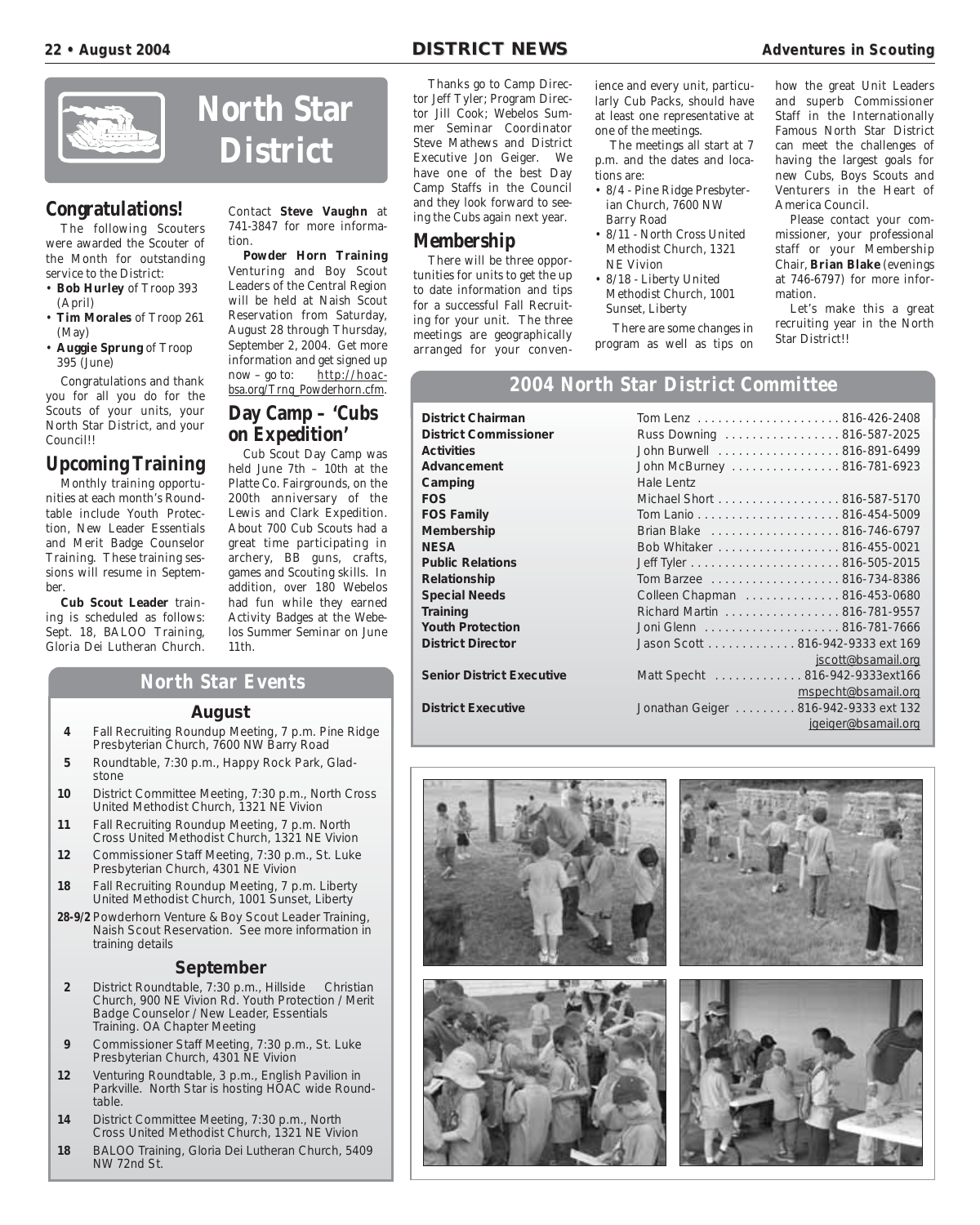

#### **Lone Bear Events**

#### **August**

- **8** Commissioner / District Committee Gathering , 2:00 PM Bartle Scout Camp
- **17** District Committee Meeting / Fall Round-Up Training, Clinton Scout Center, 6:30 PM

#### **September**

- **6** Roundtable Meeting, Clinton Scout Center, 7:00 PM.
- **13** District Commissioner Meeting, Harry's in Clinton, 6:30 PM
- **20** District Committee Meeting, Clinton Scout Center, 6:30 PM

#### **Cub Scout Day Camp was a Hit!**

This years day camp was more fun than could be imagined. The theme was "Cubs on Expedition" and the boys enjoyed days of learning about Lewis and Clark, Christopher Columbus, space exploration and many other things. Cub Scouts swam, Shot BB's and Archery, played sports, made crafts and much, much more. Every one had a lot of fun and we were completely worn out when it was all over. The Lone Bear District would like to give a special thanks to the Clinton Parks and recreation department for the use of Artesian Park. We would also like to thank all of the volunteers who put in long hours and made this camp possible.

#### **Roundtable**

This years first Roundtable meeting will be held at the Clinton Scout Center, on Tuesday September the 7th. Roundtable meetings are a gathering of Scouters from the Lone Bear District held once a month. These Meetings are an important way for leaders to gather and learn from each other. This is also an opportunity for you to get information on variety of subjects from the Heart of America

Council and the Lone Bear District. Each month there will be a new program for both Boy Scout Leaders and Cub Scout Leaders. We alvays have a good time and it would benefit your unit to have at least one adult leader present. All leaders are encouraged to join us to learn more about serving todays youth. We are sure that you will take away some valuable information.

## **Fall Recruitment**

It's hard to believe but summer is almost over. School is about to start and it is time to start recruiting again. We had one fantastic recruiting effort last year and I know we can do it again this year. We will be holding a school night training on the 17th of August for leaders to come and learn how to have a successful recruiting event for your unit. Many units have started putting together plans for their recruiting effort. If you have

not, it is not to late. Send your leaders to the training and start this Scouting year out on the right foot!

## **Fall Camporee!**

It may feel like summer but fall is on the way. Troop 430 of Clinton has volunteered to host this years event. This years Fall Camporee will be held at the Clinton Conservation Area on Business 13. The Camp Out will be held on the 23rd and 24th of October. Make sure you mark your calendars for this District wide camping event.

#### **What Have Your Scouts Done?**

The District Committee and all of the Lone Bear District wants to know what your unit has been up to. We know you all are involved in exciting activities and are having lots of fun. Please send your monthly highlights and photos to **Phillip Brockland**

at pbrockla@bsamail.org. We will be sure to get your units story in this publication!

#### **2004 Lone Bear/ Wetzel Memorial Golf Tournament**

2004 Lone Bear/ Wetzel Memorial Golf Tournament

This years golf tournament will be held at the Meadow Lake Country Club on Sept. 12th 2004. Please join us for a great day of golf and to support the Scouting program. The Tee times are 8:00 am and 1:30 pm and the field is limited to 40 teams. The entry fee includes a game of golf, lunch and many great prizes! All procedes from this tournament will go towards the operation and maintenance of the H. Roe. Bartle Scout Reservation. To register, contact **Gary Smith**, Meadow Lake Country Club, 1-660-885- 5124. hoac.org (Local).

## **Lone Bear 2004 District Committee**

| Chairman                          |                                  |
|-----------------------------------|----------------------------------|
| Commissioner                      | Randy White 1-660-687-5694       |
| Executive                         | Phillip Brockland 1-660-238-2325 |
| Training                          | Steve Higgins 1-660-429-6911     |
| Advancement                       | Mike Morales 1-660-885-3412      |
|                                   | Mark Koehn 1-816-850-6935        |
| Camping                           | John Gaston 1-816-297-2216       |
| <b>Special Needs</b>              |                                  |
| <b>Activities</b>                 |                                  |
| Membership                        | Erica Collins 1-660-747-8420     |
| <b>CS Roundtable Commissioner</b> | Tammy Kjos 1-660-563-5372        |
| <b>BS Roundtable Commissioner</b> | Kathy Cooper 1-660-647-5868      |

# **Exploring**

## **Exploring Contacts**

- **Bryan Bolding** LFL Director, (816) 942-9333 ext. 173, bbolding@lflmail.org.
- **Adam Berthot** Senior Exploring Exec., (816) 942-9333 ext. 170, aberthot@lflmail.org.
- **Bryan Fuller**  Senior Exploring Exec., (816) 942-9333 ext. 141, bfuller@lflmail.org.

#### **2004 Fall Fiesta**

Post Renewals: the deadlines for charter renewal turnin will be on Nov 16, 2004.

All Exploring Awards: All nomination forms must be mailed in by October.

## **Fundraising with**

Does your post need extra funds? Does your post need a new way to do fundraising? Then we have a plan for you! Earn up to 50% commission selling Trail's End brand popcorn!

For more information please contact **Adam Berthot** or **Bryan Fuller**!

## **Training**

Learning for Life Youth protection training is now<br>available online at available online at www.learning-for-life.org. All advisors from each Exploring post must complete this training. The training is short and straight to the point of youth safety. A certificate can be printed out upon completion of the training. Learning For Life now requires that this training be completed.

Exploring Advisor Fast Start Training is available as well. This training delivers a better understanding of the Exploring program and structure for new and seasoned adult volunteers in Exploring.

For more information or to schedule a personalized course for your organization,

please contact **Adam Berthot**, Exploring/Learning for Life Training Specialist at 816- 942-9333, ext. 170 or email: aberthot@lflmail.org.

#### **Cluster Activities**

We will be looking to hold "Cluster Activities" for each career cluster in Exploring. We are open to suggestions and would love to have in-put and help setting these activities up.

These activities will consist of specific career related activities related to each Exploring cluster (i.e. Arts and Communications, Business and Law, etc….). These events could range from project competitions between posts, presentations given and exchanged between posts, or

even re-enacted/mock situational events.

A meeting will be held with all Cluster chairs and Exploring advisors to discuss and brainstorm this activity. A direct mailing to all advisors will be conducted with information regarding this meeting and other activities.

If you have any questions, feel free to contact the Exploring division at 816-942-9333.

#### **Resources**

Visit our national and local web sites for your entire program and recognition needs! Please take advantage of these great resource tools! Check them out today at: www.learning-for-life.org (National) & www.lflhoac.org (Local).